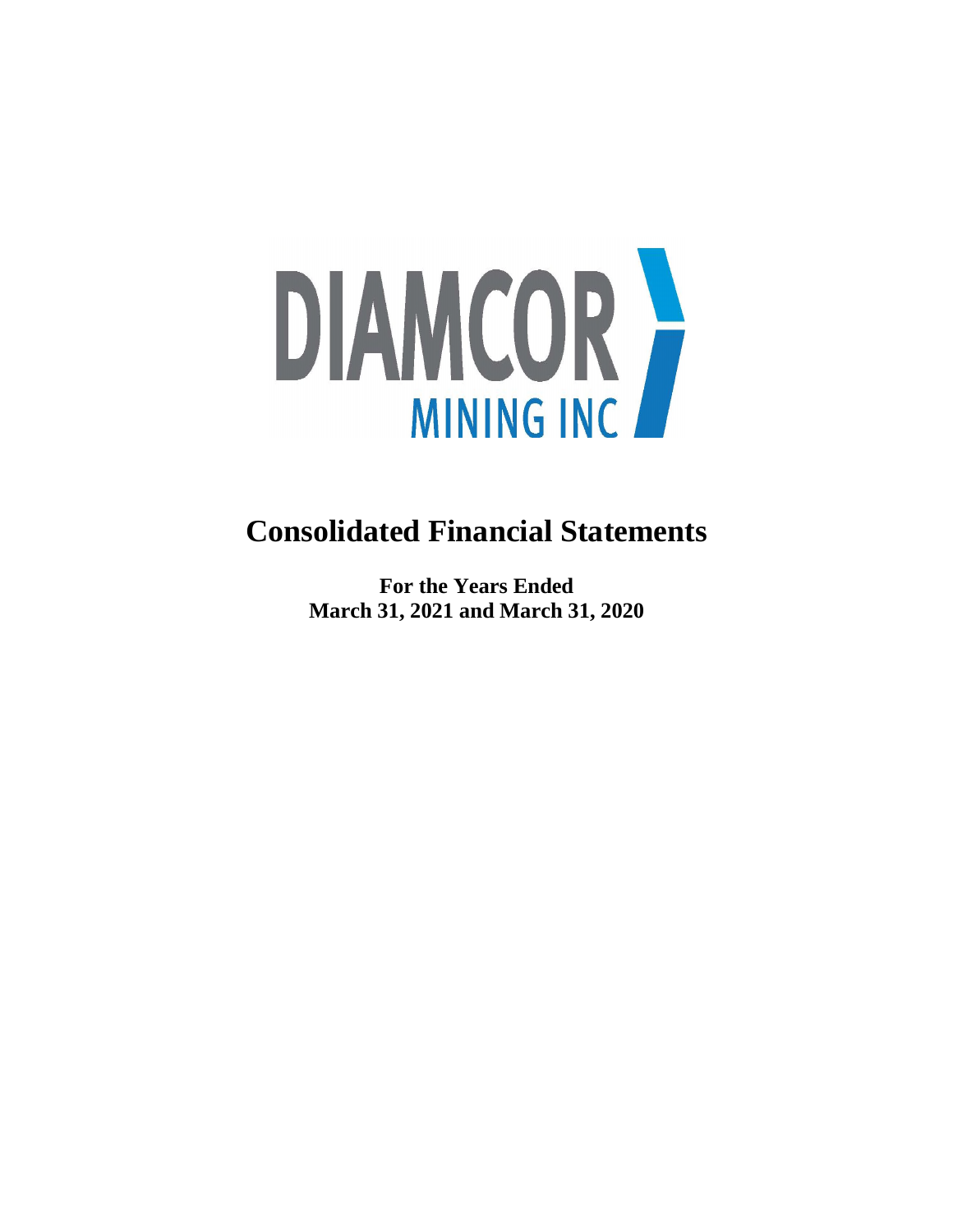

To the Shareholders of Diamcor Mining Inc.:

#### **Opinion**

We have audited the consolidated financial statements of Diamcor Mining Inc. and its subsidiaries (the "Company"), which comprise the consolidated statements of financial position as at March 31, 2021 and March 31, 2020, and the consolidated statements of loss and comprehensive loss, changes in shareholders' deficit and cash flows for the years then ended, and notes to the consolidated financial statements, including a summary of significant accounting policies.

In our opinion, the accompanying consolidated financial statements present fairly, in all material respects, the consolidated financial position of the Company as at March 31, 2021 and March 31, 2020, and its consolidated financial performance and its consolidated cash flows for the years then ended in accordance with International Financial Reporting Standards.

#### **Basis for Opinion**

We conducted our audits in accordance with Canadian generally accepted auditing standards. Our responsibilities under those standards are further described in the Auditor's Responsibilities for the Audit of the Consolidated Financial Statements section of our report. We are independent of the Company in accordance with the ethical requirements that are relevant to our audits of the consolidated financial statements in Canada, and we have fulfilled our other ethical responsibilities in accordance with these requirements. We believe that the audit evidence we have obtained is sufficient and appropriate to provide a basis for our opinion.

#### **Material Uncertainty Related to Going Concern**

We draw attention to Note 1 in the consolidated financial statements, which indicates that the Company incurred a net loss during the year ended March 31, 2021 and, as of that date, the Company had a working capital deficiency and an accumulated deficit. As stated in Note 1, these events or conditions, along with other matters as set forth in Note 1, indicate that a material uncertainty exists that may cast significant doubt on the Company's ability to continue as a going concern. Our opinion is not modified in respect of this matter.

#### **Other Information**

Management is responsible for the other information. The other information comprises Management's Discussion and Analysis.

Our opinion on the consolidated financial statements does not cover the other information and we do not express any form of assurance conclusion thereon.

In connection with our audits of the consolidated financial statements, our responsibility is to read the other information and, in doing so, consider whether the other information is materially inconsistent with the consolidated financial statements or our knowledge obtained in the audits or otherwise appears to be materially misstated. We obtained Management's Discussion and Analysis prior to the date of this auditor's report. If, based on the work we have performed on this other information, we conclude that there is a material misstatement of this other information, we are required to report that fact. We have nothing to report in this regard.

#### **Responsibilities of Management and Those Charged with Governance for the Consolidated Financial Statements**

Management is responsible for the preparation and fair presentation of the consolidated financial statements in accordance with International Financial Reporting Standards, and for such internal control as management determines is necessary to enable the preparation of consolidated financial statements that are free from material misstatement, whether due to fraud or error.

In preparing the consolidated financial statements, management is responsible for assessing the Company's ability to continue as a going concern, disclosing, as applicable, matters related to going concern and using the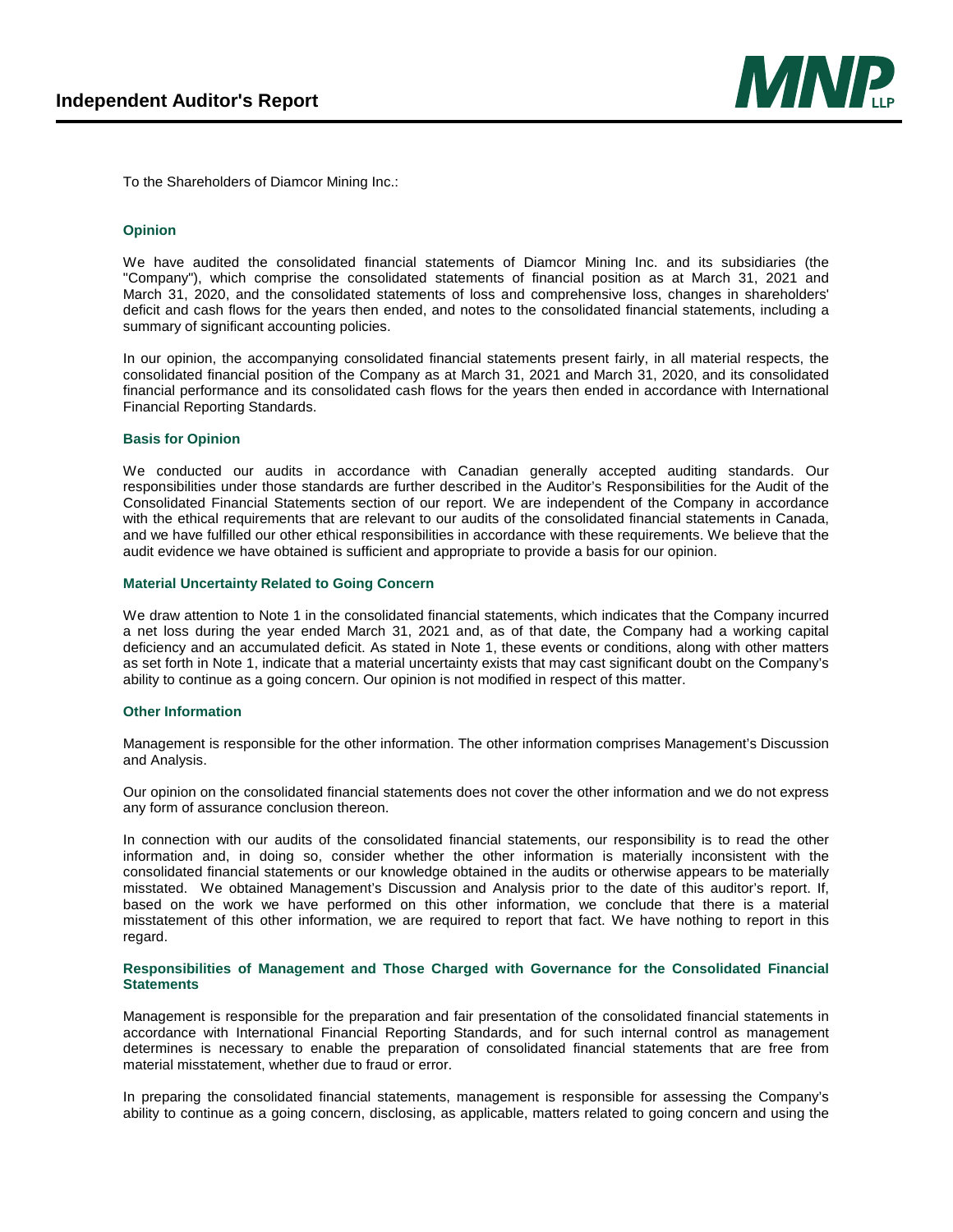going concern basis of accounting unless management either intends to liquidate the Company or to cease operations, or has no realistic alternative but to do so.

Those charged with governance are responsible for overseeing the Company's financial reporting process.

#### **Auditor's Responsibilities for the Audit of the Consolidated Financial Statements**

Our objectives are to obtain reasonable assurance about whether the consolidated financial statements as a whole are free from material misstatement, whether due to fraud or error, and to issue an auditor's report that includes our opinion. Reasonable assurance is a high level of assurance, but is not a guarantee that an audit conducted in accordance with Canadian generally accepted auditing standards will always detect a material misstatement when it exists. Misstatements can arise from fraud or error and are considered material if, individually or in the aggregate, they could reasonably be expected to influence the economic decisions of users taken on the basis of these consolidated financial statements.

As part of an audit in accordance with Canadian generally accepted auditing standards, we exercise professional judgment and maintain professional skepticism throughout the audit. We also:

- Identify and assess the risks of material misstatement of the consolidated financial statements, whether due to fraud or error, design and perform audit procedures responsive to those risks, and obtain audit evidence that is sufficient and appropriate to provide a basis for our opinion. The risk of not detecting a material misstatement resulting from fraud is higher than for one resulting from error, as fraud may involve collusion, forgery, intentional omissions, misrepresentations, or the override of internal control.
- Obtain an understanding of internal control relevant to the audit in order to design audit procedures that are appropriate in the circumstances, but not for the purpose of expressing an opinion on the effectiveness of the Company's internal control.
- Evaluate the appropriateness of accounting policies used and the reasonableness of accounting estimates and related disclosures made by management.
- Conclude on the appropriateness of management's use of the going concern basis of accounting and, based on the audit evidence obtained, whether a material uncertainty exists related to events or conditions that may cast significant doubt on the Company's ability to continue as a going concern. If we conclude that a material uncertainty exists, we are required to draw attention in our auditor's report to the related disclosures in the consolidated financial statements or, if such disclosures are inadequate, to modify our opinion. Our conclusions are based on the audit evidence obtained up to the date of our auditor's report. However, future events or conditions may cause the Company to cease to continue as a going concern.
- Evaluate the overall presentation, structure and content of the consolidated financial statements, including the disclosures, and whether the consolidated financial statements represent the underlying transactions and events in a manner that achieves fair presentation.
- Obtain sufficient appropriate audit evidence regarding the financial information of the entities or business activities within the Company to express an opinion on the consolidated financial statements. We are responsible for the direction, supervision and performance of the group audit. We remain solely responsible for our audit opinion.

We communicate with those charged with governance regarding, among other matters, the planned scope and timing of the audits and significant audit findings, including any significant deficiencies in internal control that we identify during our audits.

We also provide those charged with governance with a statement that we have complied with relevant ethical requirements regarding independence, and to communicate with them all relationships and other matters that may reasonably be thought to bear on our independence, and where applicable, related safeguards.

The engagement partner on the audit resulting in this independent auditor's report is Stephen Bonnell.

Calgary, Alberta

 $MNP$ LLP

July 30, 2021 Chartered Professional Accountants

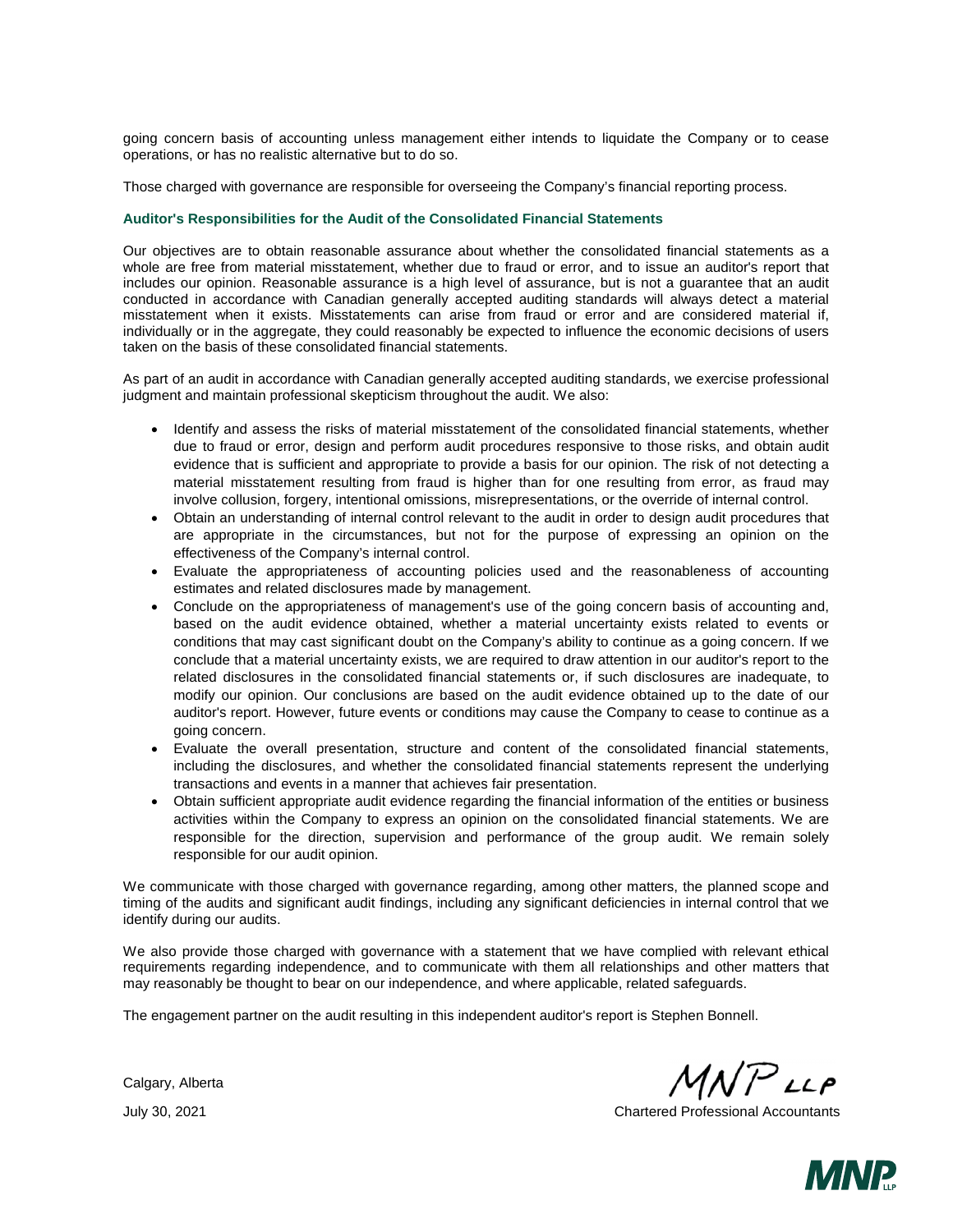# **Diamcor Mining Inc. Consolidated Statements of Financial Position**

| As at:                                         | March 31        | March 31        |
|------------------------------------------------|-----------------|-----------------|
|                                                | 2021            | 2020            |
| <b>ASSETS</b>                                  |                 |                 |
| <b>CURRENT</b>                                 |                 |                 |
| Cash and cash equivalents                      | \$<br>257,133   | \$<br>32,087    |
| Accounts receivable (Note 10a)                 | 186,233         | 513,748         |
| Inventory (Note 2.3)                           | 756,774         | 312,426         |
| Prepaids                                       |                 | 36,992          |
|                                                | 1,200,140       | 895,253         |
| <b>NON CURRENT</b>                             |                 |                 |
| Restricted cash (Note 14)                      | 666,509         | 622,613         |
| Property, plant and equipment (Note 3)         | 7,283,002       | 7,501,182       |
| <b>Total assets</b>                            | \$<br>9,149,651 | \$<br>9,019,048 |
|                                                |                 |                 |
| <b>LIABILITIES</b>                             |                 |                 |
| <b>CURRENT</b>                                 |                 |                 |
| Accounts payable (Note 13)                     | \$<br>636,097   | \$<br>1,050,558 |
| Short term debt (Note 4)                       | 147,870         | 1,482,494       |
| Current portion of long-term debt (Note 4)     | 5,821,954       | 5,320,368       |
|                                                | 6,605,921       | 7,853,420       |
| <b>NON CURRENT</b>                             |                 |                 |
| Deferred tax liablity (Note 15)                | 161,494         | 319,142         |
| Decommissioning liability (Note 5)             | 578,008         | 375,481         |
| Long-term debt (Note 4)                        | 4,169,192       | 1,314,677       |
| Due to Nozala Investments (Note 4)             | 1,920,443       | 1,620,270       |
| <b>Total liabilities</b>                       | 13,435,058      | 11,482,990      |
| <b>SHAREHOLDERS' DEFICIT</b>                   |                 |                 |
| Share capital (Note 6)                         | 34,569,889      | 34,195,377      |
| Contributed surplus (Note 7)                   | 14,669,188      | 13,390,142      |
| Warrants (Note 6)                              | 766,846         | 958,759         |
| Accumulated other comprehensive loss           | (7,936,547)     | (8,616,525)     |
| Deficit                                        | (41, 775, 112)  | (38,682,194)    |
| <b>Total equity</b>                            | 294,264         | 1,245,559       |
| Non-controlling interests (Note 16)            | (4,579,671)     | (3,709,501)     |
| (Deficit) attributable to owners of the parent | (4, 285, 407)   | (2,463,942)     |
| Total liabilities and shareholders' equity     | \$<br>9,149,651 | \$<br>9,019,048 |

# **GOING CONCERN** (Note 1) **COMMITMENTS** (Note 12) **SUBSEQUENT EVENTS** (Note 17)

On behalf of the board "Dean Taylor" **Director** Director "Sheldon Nelson" Director

The accompanying notes are an integral part of these consolidated financial statements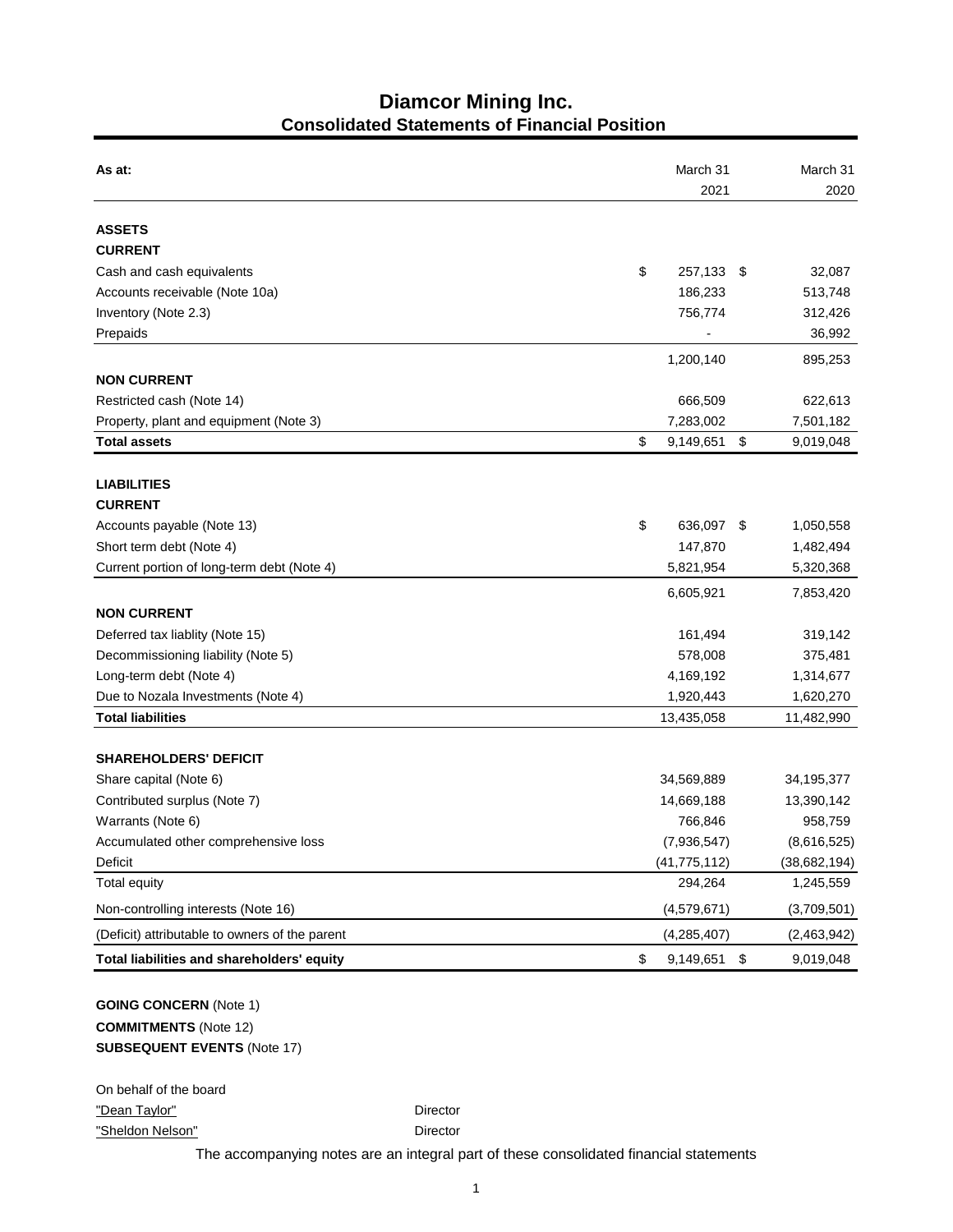|                                                         | For the                     | For the                     |
|---------------------------------------------------------|-----------------------------|-----------------------------|
|                                                         | year ended<br>March 31 2021 | year ended<br>March 31 2020 |
|                                                         |                             |                             |
| <b>SALES</b>                                            | \$<br>1,512,265             | \$<br>3,963,784             |
| <b>OPERATING EXPENSES</b>                               | 1,254,645                   | 3,382,486                   |
| <b>GROSS MARGIN</b>                                     | 257,620                     | 581,298                     |
| <b>GENERAL AND ADMINISTRATIVE EXPENSES</b>              |                             |                             |
| Accretion and depreciation (Note 3, 4 and 5)            | 878,392                     | 947,229                     |
| Consulting fees                                         | 175,700                     | 252,500                     |
| Insurance                                               | 94,399                      | 80,920                      |
| Office                                                  | 123,893                     | 146,407                     |
| Professional fees<br>Promotion and investor relations   | 223,424<br>122,465          | 403,184<br>83,755           |
| Salaries and wages                                      | 324,938                     | 723,542                     |
| Share based compensation                                | 17,223                      | 670,190                     |
| Transfer agent and regulatory fees                      | 45,246                      | 36,389                      |
| Travel                                                  | 96,039                      | 165,119                     |
|                                                         | 2,101,719                   | 3,509,235                   |
| (LOSS) FROM OPERATIONS                                  | (1,844,099)                 | (2,927,937)                 |
| <b>OTHER INCOME AND EXPENSES</b>                        |                             |                             |
| Interest and other income                               | 21,863                      | 45,482                      |
| Interest expense and bank charges                       | (1, 163, 318)               | (788, 787)                  |
| Gain on disposal of assets                              |                             | 15,838                      |
| Loss on extinguishment of debt (Note 4)                 | (806, 081)                  |                             |
| Loan foregiveness<br>Foreign exchange                   | 20,000<br>15,095            | (266)                       |
|                                                         |                             |                             |
| <b>LOSS BEFORE INCOME TAX</b>                           | (1,912,441)<br>(3,756,540)  | (727, 733)<br>(3,655,670)   |
| Deferred tax expense (Note 15)                          | (318, 686)                  | (85, 207)                   |
| NET (LOSS) FOR THE PERIOD                               | \$<br>$(3,437,854)$ \$      | (3,570,463)                 |
|                                                         |                             |                             |
| <b>OTHER COMPREHENSIVE (LOSS)</b>                       |                             |                             |
| Items to be reclassified subsequently to profit or loss |                             |                             |
| Foreign currency translation income (loss)              | 154,744                     | (625, 343)                  |
| TOTAL COMPREHENSIVE (LOSS) FOR THE PERIOD               | \$<br>$(3,283,110)$ \$      | (4, 195, 806)               |
| Total net (loss) attributable to:                       |                             |                             |
| Non-controlling interests                               | \$<br>$(344, 936)$ \$       | (113,990)                   |
| Equity holders of parent                                | (3,092,918)                 | (3, 456, 473)               |
|                                                         | \$<br>$(3,437,854)$ \$      | (3,570,463)                 |
| Total comprehensive (loss) attributable to:             |                             |                             |
| Non-controlling interests                               | \$<br>$(870, 169)$ \$       | 1,002,399                   |
| Equity holders of parent                                | (2, 412, 941)               | (5, 198, 205)               |
|                                                         | \$<br>(3,283,110)           | \$<br>(4, 195, 806)         |
| Net (loss) per share - basic and diluted (Note 6)       | \$<br>$(0.05)$ \$           | (0.05)                      |

# **Diamcor Mining Inc. Consolidated Statements of (Loss) and Comprehensive (Loss)**

The accompanying notes are an integral part of these consolidated financial statements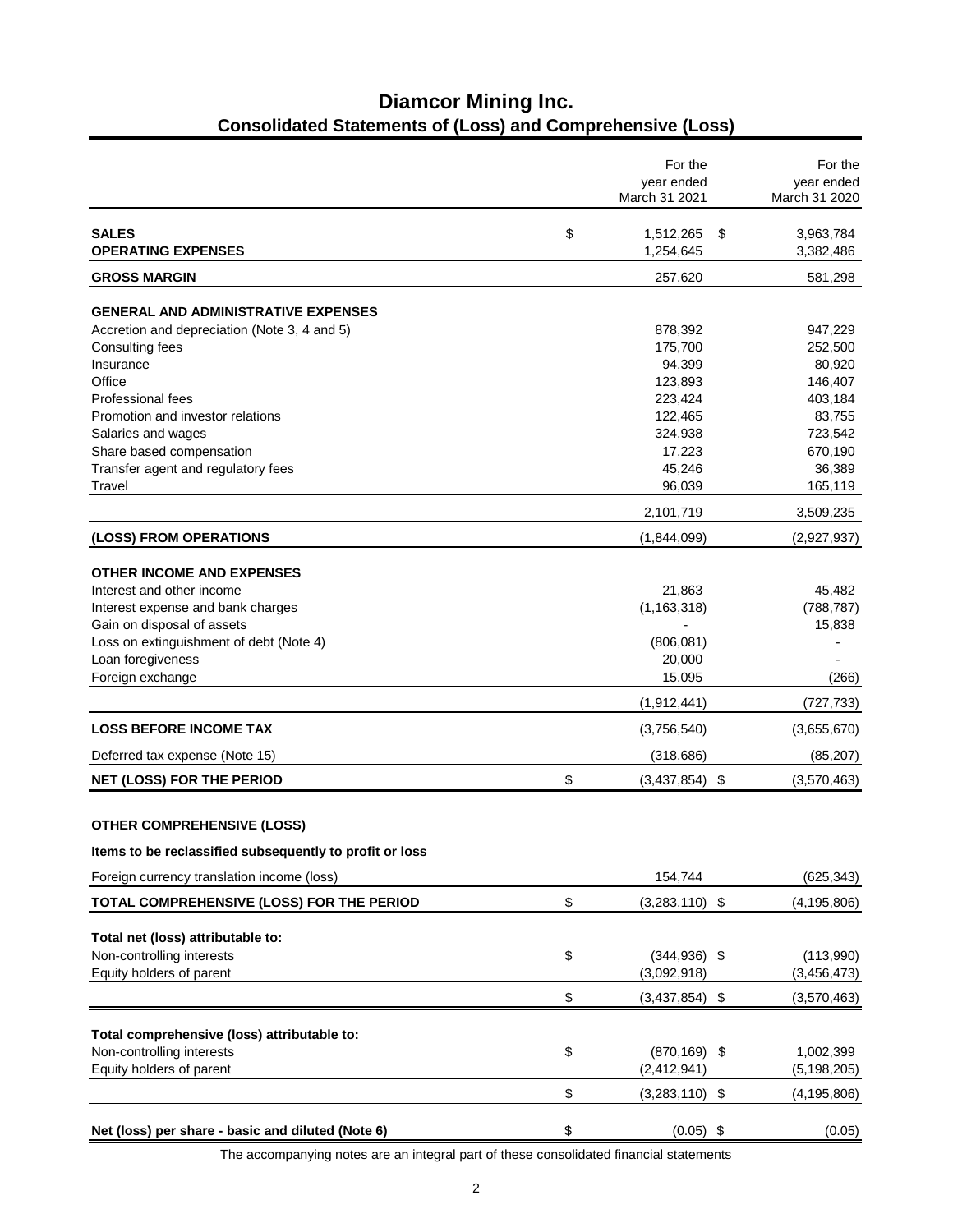# **Diamcor Mining Inc. Consolidated Statements of Cash Flows**

|                                                                 | For the                                                                                                                                                                                                                                                                        | For the       |
|-----------------------------------------------------------------|--------------------------------------------------------------------------------------------------------------------------------------------------------------------------------------------------------------------------------------------------------------------------------|---------------|
|                                                                 | year ended                                                                                                                                                                                                                                                                     | year ended    |
|                                                                 | Consolidated Statements of Cash Flows<br>March 31 2021<br>\$<br>$(3,437,854)$ \$<br>878,392<br>(318, 686)<br>806,081<br>17,223<br>1,163,318<br>2,546,328<br>(524, 613)<br>370,002<br>(401, 795)<br>36,993<br>(1,410,939)<br>(393)<br>(393)<br>1,585,034<br>1,585,034<br>51,344 | March 31 2020 |
| <b>CASH FLOWS (USED IN) OPERATING ACTIVITIES</b>                |                                                                                                                                                                                                                                                                                |               |
| Net (loss) for the period                                       |                                                                                                                                                                                                                                                                                | (3,570,463)   |
| Items not affecting cash                                        |                                                                                                                                                                                                                                                                                |               |
| Accretion and depreciation (Note 3, 4 and 5)                    |                                                                                                                                                                                                                                                                                | 947,229       |
| Deferred tax recovery (Note 15)                                 |                                                                                                                                                                                                                                                                                | (85, 207)     |
| Loss on extinguishment of debt                                  |                                                                                                                                                                                                                                                                                |               |
| Gain on sale of property, plant and equipment (Note 3)          |                                                                                                                                                                                                                                                                                | (15, 838)     |
| Share based compensation (Note 6)                               |                                                                                                                                                                                                                                                                                | 670,190       |
| Interest on short and long-term debt                            |                                                                                                                                                                                                                                                                                | 733,915       |
|                                                                 |                                                                                                                                                                                                                                                                                | 2,250,289     |
| Changes in non-cash working capital                             |                                                                                                                                                                                                                                                                                |               |
| Accounts payable                                                |                                                                                                                                                                                                                                                                                | 239,341       |
| Accounts receivable                                             |                                                                                                                                                                                                                                                                                | (385, 382)    |
| Inventory                                                       |                                                                                                                                                                                                                                                                                | 246,269       |
| Prepaids                                                        |                                                                                                                                                                                                                                                                                | (5,401)       |
| Cash flow (used in) operating activities                        |                                                                                                                                                                                                                                                                                | (1, 225, 347) |
| <b>CASH FLOWS USED IN INVESTING ACTIVITIES</b>                  |                                                                                                                                                                                                                                                                                |               |
| Proceeds on disposal of property, plant and equipment (Note 3)  |                                                                                                                                                                                                                                                                                | 18,473        |
| Purchase of property, plant and equipment (Note 3)              |                                                                                                                                                                                                                                                                                | (2,359,850)   |
| Cash flow used in investing activities                          |                                                                                                                                                                                                                                                                                | (2,341,377)   |
| <b>CASH FLOWS FROM FINANCING ACTIVITIES</b>                     |                                                                                                                                                                                                                                                                                |               |
| Issuance of short term debt                                     |                                                                                                                                                                                                                                                                                | 1,333,000     |
| Issuance of long term debt (Note 4)                             |                                                                                                                                                                                                                                                                                | 2,197,635     |
|                                                                 |                                                                                                                                                                                                                                                                                |               |
| Cash flow generated by financing activities                     |                                                                                                                                                                                                                                                                                | 3,530,635     |
| Effect of change in exchange rate for cash and cash equivalents |                                                                                                                                                                                                                                                                                | (70, 904)     |
| (Decrease) increase in cash and cash equivalents                | 225,046                                                                                                                                                                                                                                                                        | (106, 993)    |
| Cash and cash equivalents - beginning of year                   | 32,087                                                                                                                                                                                                                                                                         | 139,080       |

The accompanying notes are an integral part of these consolidated financial statements

Cash and cash equivalents - end of period  $$$  257,133 \$ 32,087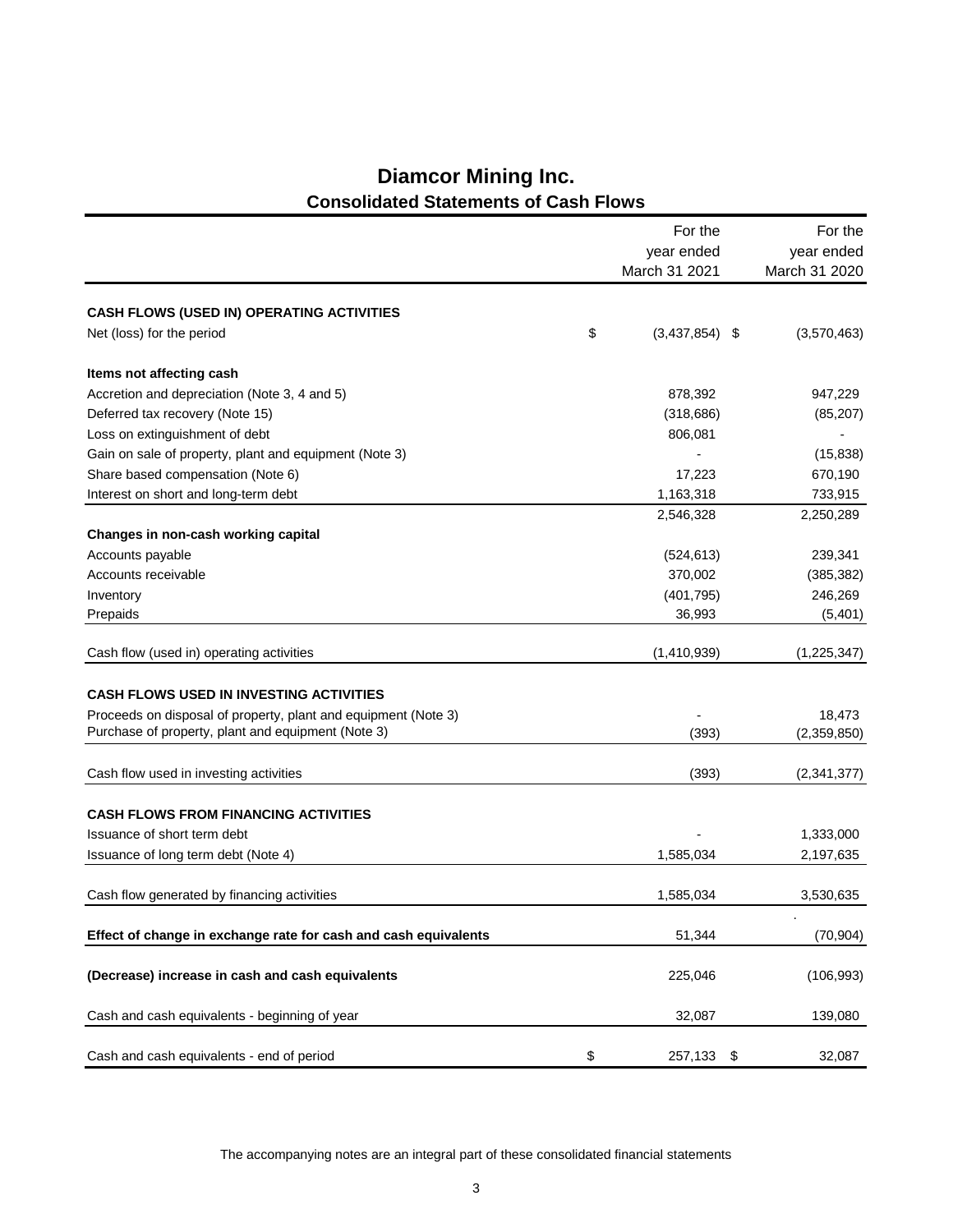# **Consolidated Statement of Changes in Shareholders' Deficit DIAMCOR MINING INC.**

|                                     | <b>Share Capital</b> |    | Contributed<br>Surplus |    | Warrants                 |      | Accumulated<br>Other<br>Comprehensive<br>Loss | Deficit           |      | Non-Controlling<br>Interests | Total<br>Shareholders'<br>Deficit |
|-------------------------------------|----------------------|----|------------------------|----|--------------------------|------|-----------------------------------------------|-------------------|------|------------------------------|-----------------------------------|
| Balance - March 31, 2019            | \$<br>34,074,691     | -S | 11,571,195             | S. | 2,090,956                | - \$ | $(6,825,142)$ \$                              | (35, 225, 721)    | - \$ | $(4,761,550)$ \$             | 924,429                           |
| Short term loan (Note 6)            | 120,686              |    |                        |    |                          |      | $\blacksquare$                                |                   |      |                              | 120,686                           |
| issuance of warrants (Note 6)       |                      |    |                        |    | 16,560                   |      |                                               |                   |      |                              | 16,560                            |
| Expiry of warrants (Note 6)         |                      |    | 1,148,757              |    | (1, 148, 757)            |      |                                               |                   |      | $\blacksquare$               | $\overline{\phantom{a}}$          |
| Issuance of options (Note 7)        |                      |    | 670,190                |    |                          |      |                                               |                   |      |                              | 670,190                           |
| Net (loss) for the period           |                      |    | $\blacksquare$         |    |                          |      |                                               | (3,456,473)       |      | (113,990)                    | (3,570,463)                       |
| Translation of foreign subsidiaries |                      |    | $\sim$                 |    | $\overline{\phantom{a}}$ |      | (1,791,383)                                   |                   |      | 1,166,039                    | (625, 344)                        |
| Balance - March 31, 2020            | \$<br>34,195,377     | \$ | 13,390,142             | \$ | 958,759                  | -\$  | $(8,616,525)$ \$                              | $(38,682,194)$ \$ |      | $(3,709,501)$ \$             | (2,463,942)                       |
| Convertible debt (Note 6)           | 240,105              |    | 862,726                |    |                          |      |                                               |                   |      |                              | 1,102,831                         |
| Exercise of convertible debenture   | 134,407              |    | (134, 407)             |    |                          |      | $\blacksquare$                                |                   |      |                              |                                   |
| Issuance of warrants (Note 6)       |                      |    |                        |    | 341,591                  |      |                                               |                   |      |                              | 341,591                           |
| Issuance of options (Note 7)        |                      |    | 17,223                 |    |                          |      |                                               |                   |      |                              | 17,223                            |
| Expiry of warrants (Note 6)         | $\blacksquare$       |    | 533,504                |    | (533, 504)               |      |                                               |                   |      |                              |                                   |
| Net (loss) for the period           |                      |    | $\sim$                 |    |                          |      |                                               | (3,092,918)       |      | (344, 936)                   | (3,437,854)                       |
| Translation of foreign subsidiaries |                      |    |                        |    |                          |      | 679,978                                       |                   |      | (525, 234)                   | 154,744                           |
| Balance - March 31, 2021            | \$<br>34,569,889     | S  | 14,669,188             | \$ | 766,846                  | \$   | (7,936,547)<br>-\$                            | (41, 775, 112)    | -\$  | $(4,579,671)$ \$             | (4, 285, 407)                     |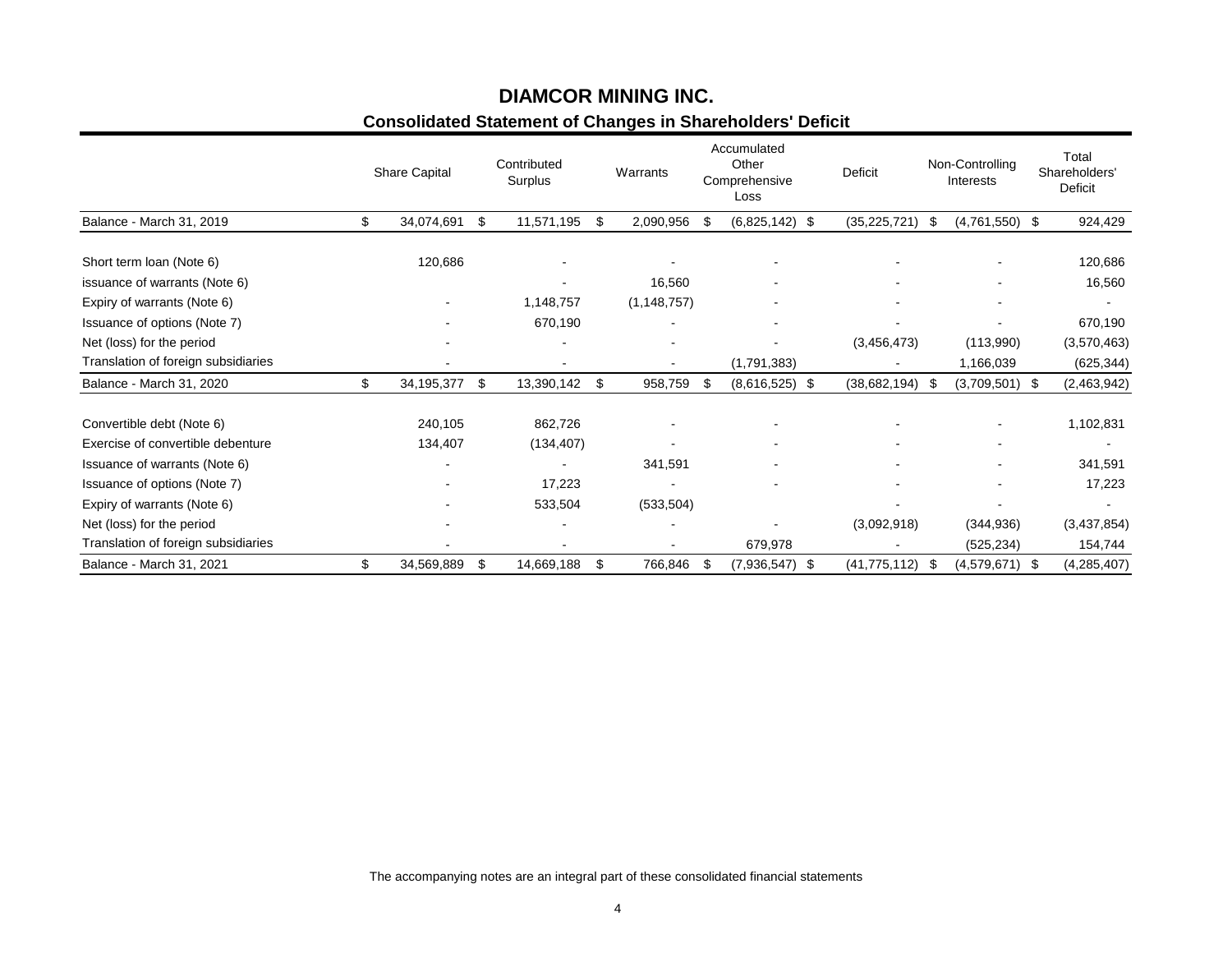#### **1. Nature of Operations and Going Concern**

Diamcor Mining Inc. (the "Company") was incorporated under the Company Act of British Columbia, now the Business Corporations Act (British Columbia). Its principal business activity is the identification, acquisition, exploration, evaluation, operation, and advancement of unique diamond-based resource properties with a specific focus on the mining segment of the diamond industry through its subsidiaries, DMI Minerals South Africa (Pty) Ltd. and DMI Diamonds South Africa (Pty) Ltd. together with the Company, (the "Group").

These consolidated financial statements were authorized for issuance by the Board of Directors on July 30, 2021. The Company's registered office is 301-1665 Ellis Street, Kelowna, B.C. V1Y 2B3, Canada.

These consolidated financial statements have been prepared on a going concern basis, which contemplates the realization of assets and the payment of liabilities in the ordinary course of business. Should the Company be unable to continue as a going concern, it may be unable to realize the carrying value of its assets and to meet its liabilities as they become due. These consolidated financial statements do not reflect the adjustments or reclassification of assets and liabilities, which would be necessary if the Company were unable to continue its operations.

During the year ended March 31, 2021, the Company incurred a net loss of \$3,437,854 (2020 - \$3,570,463) and negative cash flows from operations of \$1,410,939 (2020 - \$1,225,347) and as at March 31, 2021, the Company had an accumulated deficit of \$41,775,112 (2020 - \$38,682,195) and negative working capital of \$5,405,781 (2020 - \$6,958,166). These conditions indicate the existence of material uncertainties that may cast significant doubt on the Company's ability to continue as a going concern.

Management routinely plans future activities including forecasting future cash flows for its internal use. Management has reviewed their plan with the Directors and has collectively formed a judgment that the Company has adequate resources to continue as a going concern for the foreseeable future, which Management and the Directors have defined as being at least the next 12 months. In arriving at this judgment, Management has prepared the cash flow projections of the Company, which incorporates a detailed cash flow modeling through the current fiscal year. Directors have reviewed this information provided by Management and have considered the information in relation to the financing uncertainties in the current economic climate and the financial resources available to the Company. The expected cash flows have been modeled based on anticipated revenue streams with debt funding programmed into the model and reducing over time. Sensitivities have been applied to this model in relation to revenues not achieving anticipated levels. Key assumptions used in the future cash flow amounts are selling price and rough diamonds sold in the period and the assumption that the Company will move to full scale operations after completion of trial mining and bulk sampling.

The Directors have considered the: (i) base of investors and debt lenders historically available to the Company; (ii) global capital markets; (iii) sources of Company income; (iv) cash generation and (v) debt amortization levels and the continued deferral of debt payments. Considering the above, Management and Directors are satisfied that the Company has access to adequate resources to continue as a going concern for at least the next 12 months. Factors that may negatively affect the Company's 12-month operating plan includes the following: global trade and tariff disputes, geo-political events and the impact on capital markets, and commodity prices.

The Company has experienced lower than planned revenue as well as with operating losses. Management applied significant judgment in arriving at this conclusion including:

- The amount of new sales orders and total revenue to be generated to provide sufficient cash flow to continue to fund operations and other committed expenditures;
- The timing of generating those new sales and the timing of the related cash flow; and,
- The assessment of potentially discretionary expenditures that could be delayed in order to manage cash flows.

Given the judgment involved, actual results may lead to a materially different outcome.

#### **2. Basis of Preparation and Statement of Compliance**

The consolidated financial statements of the Company have been prepared in accordance with International Financial Reporting Standards ("IFRS") as issued by the International Accounting Standards Board ("IASB") issued and outstanding as of March 31, 2021. The consolidated financial statements have been prepared on a historical cost basis except for certain financial instruments, warrants and stock-based compensation which have been measured at fair value. The consolidated financial statements are presented in Canadian dollars, which is the parent's functional currency.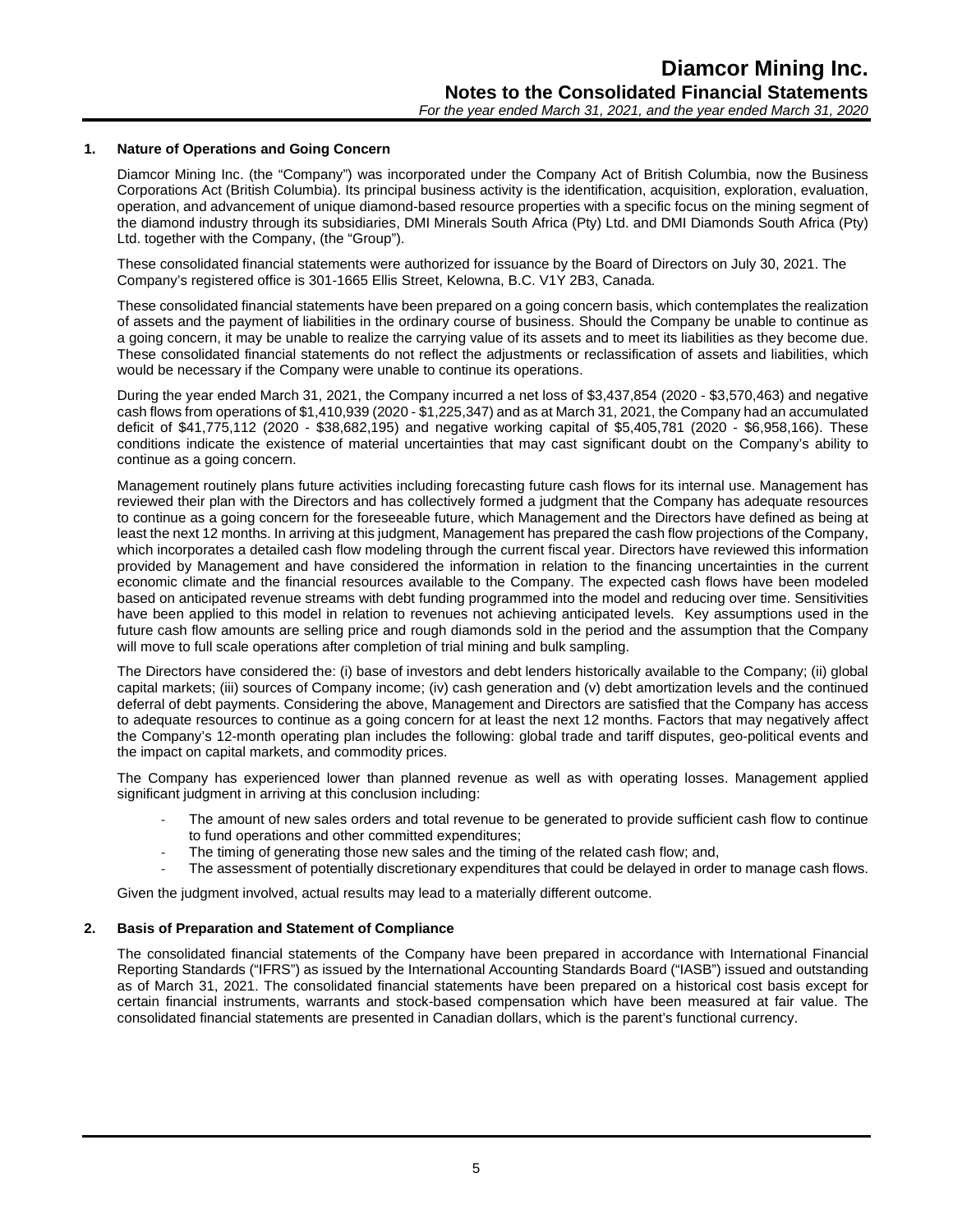#### **2.1. Basis of consolidation**

The consolidated financial statements comprise the financial statements of the Company as at March 31, 2021. Subsidiaries are fully consolidated. The financial statements of the subsidiaries are prepared for the same reporting period as the Company, using consistent accounting policies. All intra-Company balances, transactions and unrealized gains and losses resulting from intra-Company transactions are eliminated in full. Where the ownership of a subsidiary is less than 100%, and therefore a non-controlling interest exists, any losses of that subsidiary are attributed to the non-controlling interest even if that results in a deficit balance.

Details of the Company's subsidiaries as at March 31, 2021 are as follows:

|                                      | Place of      |                 |                   |                            |
|--------------------------------------|---------------|-----------------|-------------------|----------------------------|
| <b>Name</b>                          | Incorporation | <b>Interest</b> | <b>Operations</b> | <b>Functional Currency</b> |
| DMI Diamonds South Africa (Pty) Ltd. | South Africa  | 100%            | Active            | South African Rand         |
| DMI Minerals South Africa (Pty) Ltd. | South Africa  | 70%             | Active            | South African Rand         |

DMI Minerals South Africa (Pty) Ltd. is the only entity involved in the incidental recovery of rough diamonds as a result of ongoing commissioning and testing operations. DMI Diamonds South Africa (Pty) Ltd. was incorporated for the purpose of leasing mining and production equipment to DMI Minerals South Africa (Pty) Ltd.

#### **2.2 Significant accounting judgments, estimates and assumptions**

The preparation of the Company's consolidated financial statements in conformity with IFRS requires management to make judgments, estimates and assumptions that affect the reported amounts of assets, liabilities and contingent liabilities at the date of the consolidated financial statements and reported amounts of revenues and expenses during the reporting period. Estimates, judgments, and assumptions are continuously evaluated and are based on Management's experience and other factors, including expectations of future events that are believed to be reasonable under the circumstances. However, actual outcomes can differ from these estimates. Information about significant areas of estimation and judgments considered by Management in preparing the consolidated financial statements are described below.

#### *Production start date*

The Company assesses the stage of its mine under development to determine when the mine moves into the production phase, this being when the mine is substantially complete and ready for its intended use. The Company considers various relevant criteria to assess when the production phase is considered to have commenced. At this point, all related amounts are reclassified from 'Mines under construction' to 'Producing mines' under 'Property, plant and equipment'. Some of the criteria used to identify the production start date include, but are not limited to:

- Level of capital expenditure incurred compared with the original construction cost estimate;
- Ability to produce diamonds in saleable form; and,
- Ability to sustain ongoing production of diamonds.

When a mine development project moves into the production phase, the capitalization of certain mine development costs ceases and costs are either regarded as forming part of the cost of inventory or expensed, except for costs that qualify for capitalization relating to mining asset additions or improvements, or mineable reserve development. It is also at this point that depletion commences.

#### *Recovery of deferred tax assets*

Judgment is required in determining whether deferred tax assets are recognized on the consolidated statement of financial position. Deferred tax assets, including those arising from un-utilized tax losses, requires Management to assess the likelihood that the Company will generate taxable earnings in future periods, in order to utilize recognized deferred tax assets. Estimates of future taxable income are based on forecasted cash flows from operations and the application of existing tax laws in each jurisdiction. To the extent that future cash flows and taxable income differ significantly from estimates, the ability of the Company to realize the net deferred tax assets recorded at the reporting date could be impacted. Additionally, future changes in tax laws in the jurisdictions in which the Company operates could limit the ability of the Company to obtain tax deductions in future periods.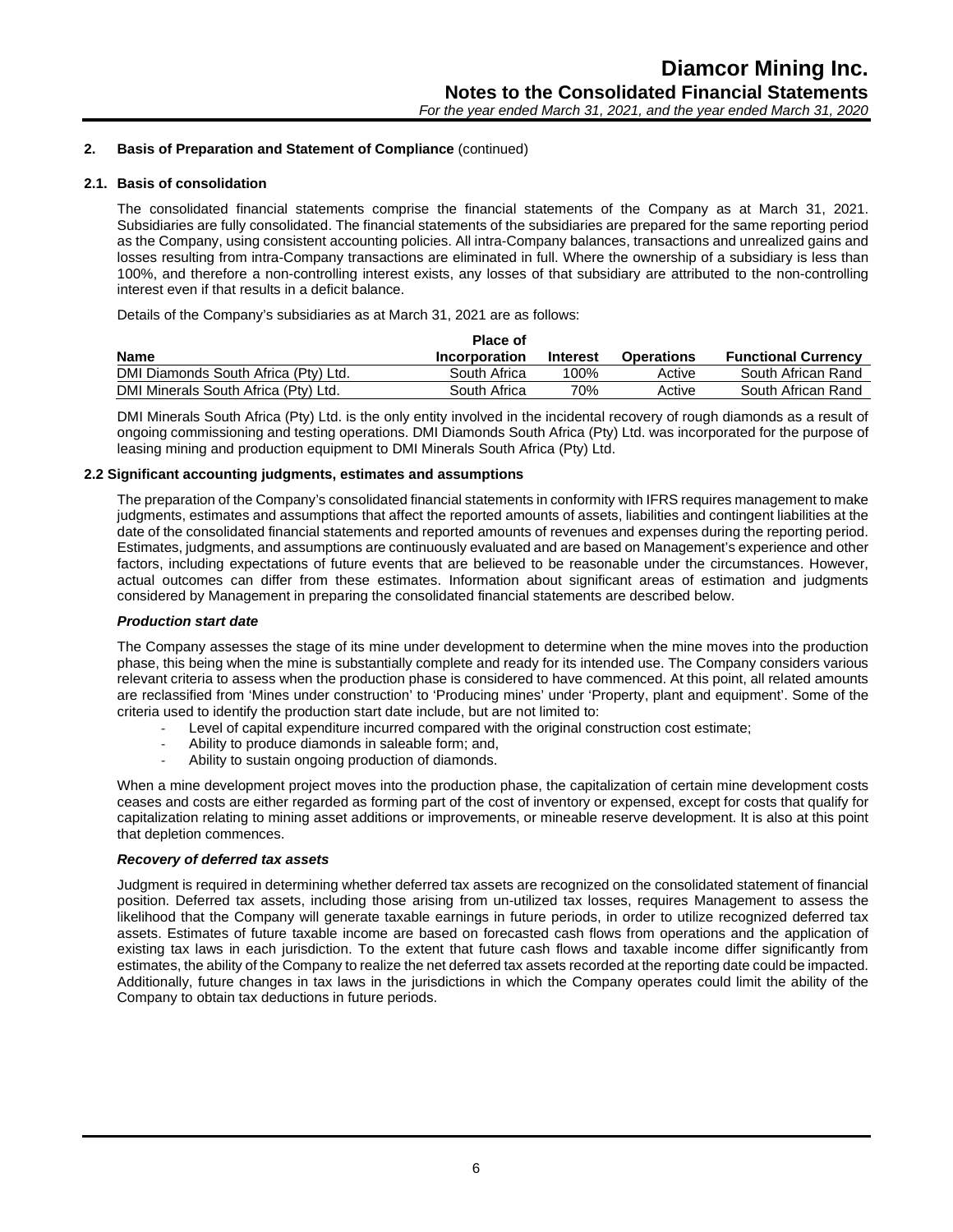#### *Mining property*

Title to mining properties involves certain inherent risks due to the difficulties of determining the validity of certain claims as well as the potential for problems arising from the frequently ambiguous conveyance history characteristic of many mining properties. The Company has diligently investigated rights of ownership of all the mineral concessions in which it has an interest and, to the best of its knowledge, all agreements relating to such ownership rights are in good standing. However, this should not be construed as a guarantee to title. The concessions may be subject to prior claims, agreements or transfers and rights of ownership may be affected by undetected defects.

#### *Going concern*

The Company has experienced lower than planned revenue combined with operating losses. Management has assessed and concluded that the going concern assumption is appropriate for a period of at least twelve months following the end of the reporting period. Management applied significant judgment in arriving at this conclusion including:

- The amount of total revenue to be generated to provide sufficient cash flow to continue to fund operations and other committed expenditures;
- Ability to raise capital through private placements;
- The timing of generating those related cash flows of equity and debt; and,
- The assessment of potentially discretionary expenditures that could be delayed in order to manage cash flows.

Given the judgment involved, actual results may lead to a materially different outcome.

#### **Determination of cash generating units (CGU)**

The Company's assets are aggregated into CGUs for calculating impairment. CGUs are based on an assessment of the unit's ability to generate independent cash inflows. The determination of the Company's CGUs was based on management's judgment regarding shared infrastructure, geographical proximity and similar exposure to market risk and materiality. The Company has 1 CGU at March 31, 2021 (March 31, 2020 - 1 CGU).

#### *Reserve and resource estimates*

Diamond reserves are estimates of the amount of diamonds that can be economically extracted from the Company's mining properties. The Company does not currently have any proven diamond reserves due to the nature and type of the resource. The Company has assigned inferred resources to the project based on information compiled by appropriately qualified persons relating to the geological data on the size, depth and shape of the ore body, and requires complex geological judgments to interpret the data. The estimation of resources is based upon factors such as estimates of foreign exchange rates, commodity prices, future capital requirements, and production costs along with geological assumptions and judgments made in estimating the size and grade of the ore body. Changes in the resource estimates may impact upon the carrying value of mine development cost, mine properties, property, plant and equipment, decommissioning liability, recognition of deferred tax assets, and depreciation charges.

#### *Impairment of non-financial assets*

When an impairment test is performed on an asset or CGU, management estimates the recoverable amount of the asset or CGU based on its fair value less costs of disposal ("FVLCD") or its value in use ("VIU"). Impairment assessments require the use of estimates and assumptions such as long-term commodity prices (considering current and historical prices, price trends and related factors), discount rates, operating costs, future capital requirements, closure and rehabilitation costs, exploration potential, reserves, and operating performance. These assumptions have a significant impact on the results of impairment tests and on the impairment charge (if required) recorded in the consolidated statements of loss and comprehensive loss.

#### *Decommissioning liability*

In the determination of provisions, Management is required to make a significant number of estimates and assumptions with respect to activities that will occur in the future including the ultimate amounts and timing of settlements, inflation factors, risk-free discount rates, and expected changes in legal, regulatory, environmental, and political environments. A change in any one of the assumptions could impact estimated future obligations and in return, profit, or loss, and in the case of the decommissioning liability, property, plant and equipment balances.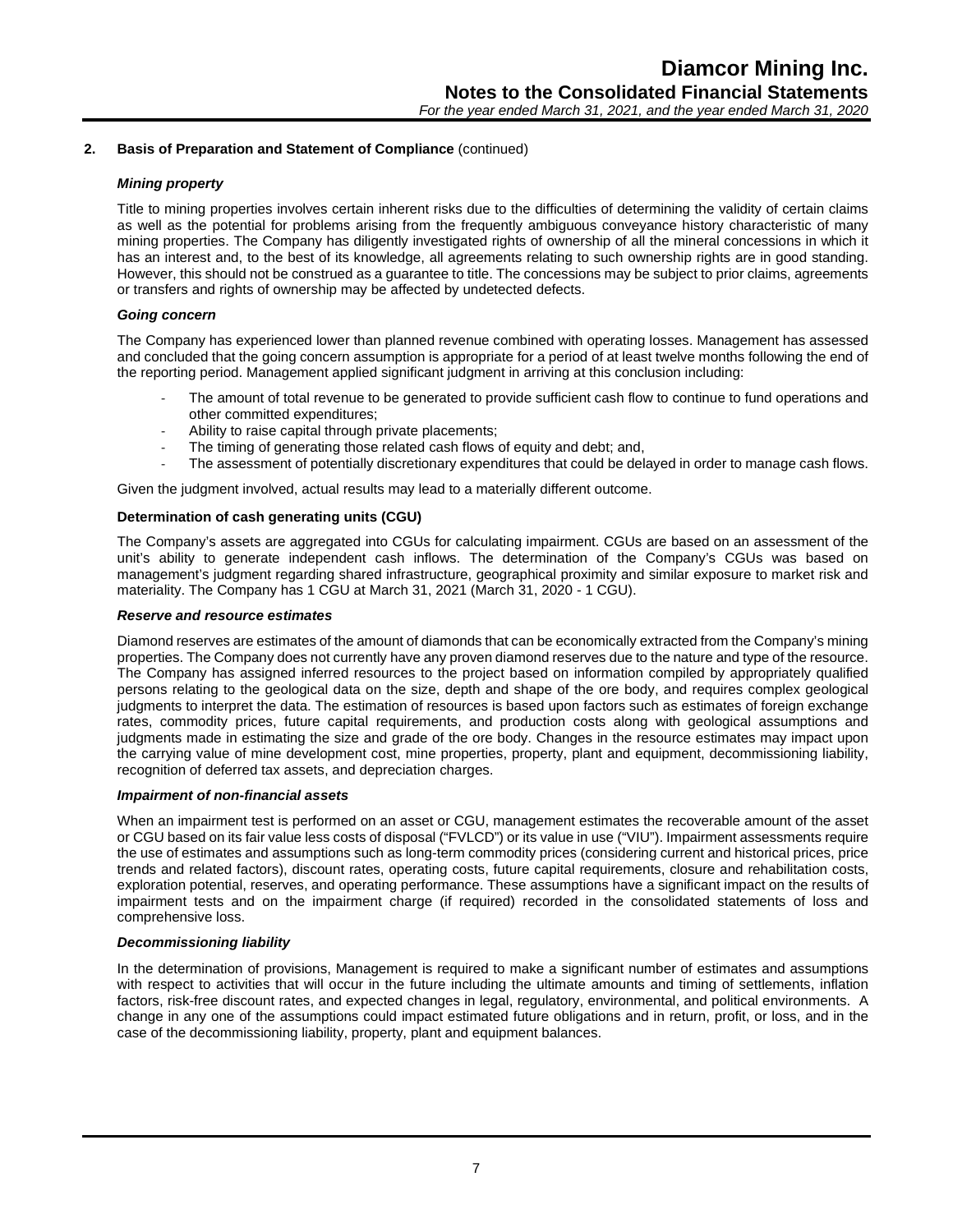#### *Useful life of property, plant, and equipment*

Depreciation is calculated using a systematic and rational basis, which are based upon an estimate of each asset's useful life and residual value. The estimated useful life and residual value chosen are the Company' best estimate of such and are based on industry norms, historical experience, market conditions and other estimates that consider the period and distribution of future cash inflows.

#### *Non-cash stock-based compensation*

The Company measures the cost of non-cash stock-based compensation transactions with employees, consultants and warrants issued as part of an equity placement by reference to the fair value of the equity instruments. Estimating fair value for non-cash stock-based compensation transactions requires determining the most appropriate valuation model, which is dependent on the terms and conditions of the grant. This estimate also requires determining and making assumptions about the most appropriate inputs to the valuation model including the expected life, forfeiture rate, volatility, and dividend yield of the share option. The Company determines the amount of non-cash stock-based compensation transactions with consultants by reference to the fair value of the services to be performed.

#### **Provision for expected credit losses (ECLs) of accounts receivable**

The Company's accounts receivable is typically short-term in nature and the Company recognizes an amount equal to the lifetime already defined. The Company measures loss allowances based on historical experience and including forecasted economic conditions. The amount of ECLs is sensitive to changes in circumstances of forecast economic conditions.

#### **COVID-19 Global pandemic**

On March 11, 2020, the World Health Organization declared the novel coronavirus ("COVID-19") a global pandemic. Between March 2020 and March 2021, most governments across the jurisdictions in which the Group and many of its customers operate declared a state of emergency in response to the COVID-19 pandemic and concern remains over how governments will react in response to a "third or fourth wave" until, a vaccine can be made widely available. Due to the ongoing uncertainty resulting from the global pandemic, the Company's' operations could continue to be impacted in a number of ways including, but not limited to: a suspension of operations, or inability to ship or sell rough and/or polished diamonds during this period. These possible impacts could result from government directives, the need to modify work practices to meet appropriate health and safety standards, a lack of demand for rough and/or polished diamonds, a lack of available liquidity to meet ongoing operational expenses due to or by other COVID-19 related impacts on the availability of labour or to the supply chain. As an emerging risk, the duration and full financial effect of the COVID-19 pandemic is unknown at this time, as is the efficacy of government and central bank interventions in the jurisdictions in which the Company and its clients operate, the Company's business continuity plan and other mitigating measures. While the impact of COVID-19 is expected to be temporary, the current circumstances are dynamic and the impacts of COVID-19 on our business operations, including the duration and impact that it may have on our ability to ship and sell diamonds, on demand for rough and polished diamonds, on our suppliers, on our employees and on global financial markets, cannot be reasonably estimated at this time. Accordingly, estimates of the extent to which the COVID-19 pandemic may materially and adversely affect the Company's operations, financial results and condition in future periods are also subject to significant uncertainty. The most significant sources of estimation uncertainty include estimated resources, valuation of mineral properties, the provision for deferred taxes and the valuation of decommissioning and site restoration provisions. Management is required to exercise judgment to ensure that disclosures relating to liquidity and the Company's ability to continue as a going concern are appropriate. To this end, the Company manages liquidity risk by maintaining an adequate level of cash and cash equivalents to meet its short-term ongoing obligations and reviews its actual expenditures and forecast cash flows on a regular basis. Changes in demand for rough and/or polished diamonds and diamond prices, production levels and related costs, foreign exchange rates and other factors all impact the Company's liquidity position. Uncertainty about judgments, estimates and assumptions made by management during the preparation of the consolidated financial statements related to potential impacts of the COVID-19 outbreak on revenue, expenses, assets, liabilities, and note disclosures could result in a material adjustment to the carrying value of the asset or liability affected.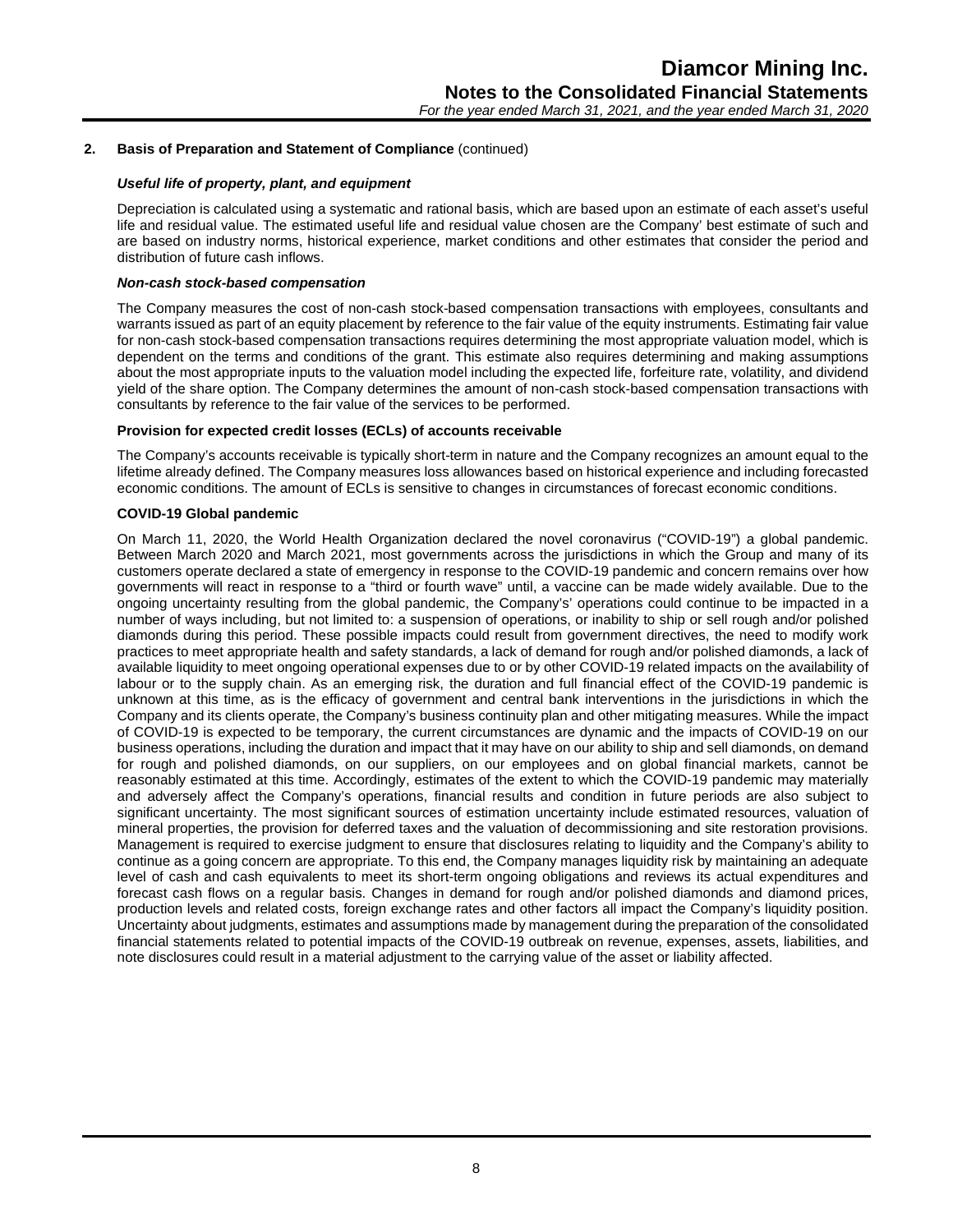#### **2.3 Summary of significant accounting policies**

#### *Cash and cash equivalents*

Cash and cash equivalents in the consolidated statements of financial position comprise cash at banks and at hand and short-term deposits with an original maturity of three months or less.

#### *Inventory*

Rough diamonds are physically weighted and valued at the lower of cost or net realizable value. Net realizable value tests are performed at each reporting date. Net realizable value is the estimated future sales price of the product the company expects to realise when the product is processed and sold, less estimated costs to complete production and bring the product to sale. A regular review is undertaken to determine the extent of any provision for obsolescence. At March 31, 2021, there was \$756,774 (March 31, 2020 \$312,426) in rough diamond inventory.

#### *Mine development costs*

Exploration and evaluation activities involve the search for minerals, the determination of technical feasibility, and the assessment of commercial viability of an identified resource.

Exploration and evaluation costs incurred prior to obtaining licenses are expensed in the period in which they are incurred. Once the legal right to explore has been acquired, exploration and evaluation costs incurred are capitalized. Acquisition costs incurred in connection with the terms of option agreements are capitalized. All capitalized exploration and evaluation costs are recorded at acquisition cost and are monitored for indications of impairment. Where there are indications of a potential impairment, an assessment is performed for recoverability. Capitalized costs are charged to the consolidated statements of loss and comprehensive loss to the extent that they are not expected to be recovered.

Once the technical feasibility and commercial viability of the extraction of mineral resources in an area of interest are demonstrable, exploration and evaluation assets are tested for impairment and transferred to "Property, Plant and Equipment". There is no depreciation during the exploration and evaluation phase.

Recoverability of the carrying amount of any exploration and evaluation assets is dependent on successful development and commercial exploitation, or alternatively, sale of the respective areas of interest.

#### *Property, plant and equipment*

Items of property, plant and equipment are stated at cost, less accumulated depreciation and accumulated impairment losses. The initial cost of an asset comprises its purchase price or construction cost, any costs directly attributable to bringing the asset into operation, the initial estimate of the decommissioning liability, and for qualifying assets, borrowing costs. The purchase price or construction cost is the aggregate amount paid and the fair value of any other consideration given to acquire the asset. When a mine construction project moves into the production stage, the capitalization of certain mine construction costs ceases, and costs are either regarded as part of the cost of inventory or expensed, except for costs which qualify for capitalization relating to mining asset additions or improvements or mineable reserve development.

Accumulated mine development costs will be depleted on a unit-of-production basis over the economically recoverable reserves of the mine, except in the case of assets whose useful life is shorter than the life of the mine, in which case the straight-line method is applied based on the life of the asset. Rights and concessions are depleted on the unit-of-production basis over the total reserves of the relevant area. The unit-of-production rate for the depletion of mine development costs considers expenditures incurred to date, together with sanctioned future development expenditures.

Other plant and equipment such as mobile mine equipment is generally depreciated over their estimated useful lives as follows:

| $\sim$ | Office equipment          | 15-20% declining balance |
|--------|---------------------------|--------------------------|
| $\sim$ | Computers                 | 15-45% declining balance |
| $\sim$ | Motor vehicles            | 4 year straight-line     |
|        | <b>Dlant and caupmant</b> | Z voor etroight line     |

- Plant and equipment 7 year straight-line Leasehold improvements 4 year straight-line
- 

An item of property, plant and equipment and any significant part initially recognized is derecognized upon disposal or when no future economic benefits are expected from its use or disposal. Any gain or loss arising on derecognition of the asset (calculated as the difference between the net disposal proceeds and the carrying amount of the asset) is included in income or expense when the asset is derecognized. The asset's residual values, useful lives and methods of depreciation are reviewed at each reporting period and adjusted prospectively if appropriate.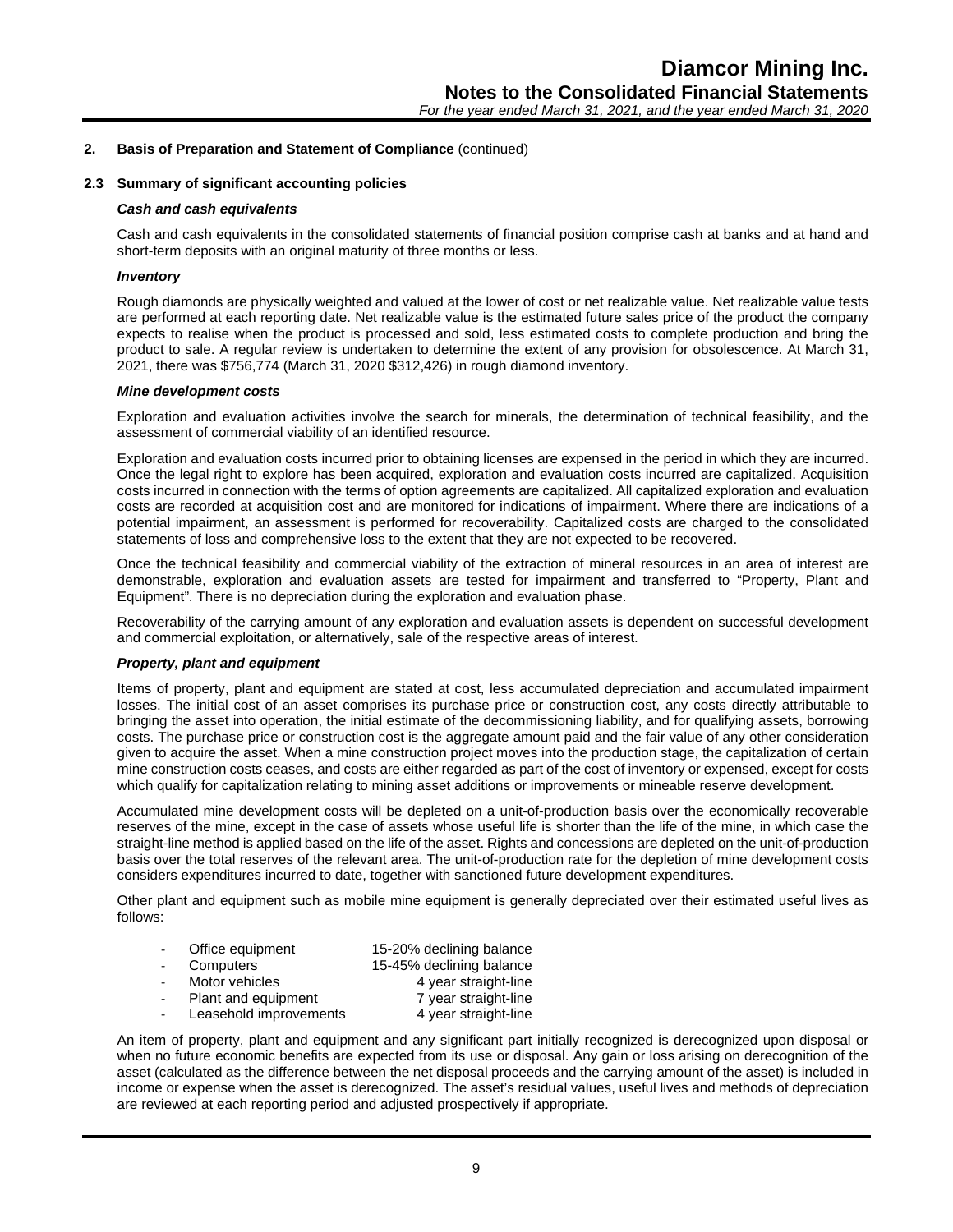#### *Impairment of non-financial assets*

The carrying amounts of financial assets are reviewed for impairment whenever facts and circumstances suggest that the carrying amounts may not be recoverable. If there are indicators of impairment, the recoverable amount of the asset is estimated in order to determine the extent of any impairment. The recoverable amount of an asset is determined as the higher of its fair value less costs of disposal and its value in use. An impairment loss exists if the asset's carrying amount exceeds the recoverable amount and is recorded as an expense immediately. Where the asset does not generate cash inflows that are independent from other assets, the recoverable amount of the CGU to which the asset belongs is determined.

Value in use is determined as the present value of the future cash flows expected to be derived from an asset or CGU. The estimated future cash flows are discounted to their present value using a pre-tax discount rate that reflects current market assessments of the time value of money and the risks specific to the asset for which estimates of future cash flows have not been adjusted. Fair value is the price that would be received to sell an asset or paid to transfer a liability in an orderly transaction between market participants at the measurement date. For mining assets, fair value less costs of disposal are often estimated using a discounted cash flow approach as a fair value from an active market or when a binding sale agreement is not readily available. Estimated future cash flows are calculated using estimated future prices, mineral reserves and resources, operating and capital costs. All assumptions used are those that an independent market participant would consider appropriate.

Tangible assets that have been impaired in prior periods are tested for possible reversal of impairment whenever events or changes in circumstances indicate that the impairment has reversed. If the impairment has reversed, the carrying amount of the asset is increased to its recoverable amount but not beyond the carrying amount that would have been determined had no impairment loss been recognized for the asset in the prior periods. A reversal of an impairment loss is recognized in the consolidated statements of loss and comprehensive loss immediately.

#### *Stripping costs*

Mining costs associated with stripping activities in an open pit mine are expensed unless the stripping activity can be shown to represent a betterment to the mineral property, in which case the stripping costs would be capitalized and included in deferred mineral property costs within mining assets. IFRIC 20, Stripping costs in the production phase of a surface mine ("IFRIC 20"), specifies the accounting for costs associated with "waste removal (stripping) during the production phase of a" surface mine. When the benefit from the stripping activity is realized in the current period, the stripping costs are accounted for as the cost of inventory. When the benefit is the improved access to ore in future periods and, if improved access to the ore body is probable, the component of the ore body can be accurately identified, and the cost associated with improving the access can be reliably measured the costs are recognized as a mineral property asset. If these conditions are not met, the costs are expensed to the consolidated statements of loss and comprehensive loss as incurred. After initial recognition, the stripping activity asset is depreciated on a systematic basis (unit-of-production method) over the expected useful life of the identified component of the ore body that becomes more accessible because of the stripping activity.

#### *Major maintenance and repairs*

Expenditure on major maintenance refits or repairs comprises the cost of replacement assets or parts of assets and overhaul costs. When an asset, or part of an asset that was separately depreciated, is replaced and it is probable that future economic benefits associated with the new asset will flow to the Company through an extended life, the expenditure is capitalized. The unamortized value of the existing asset or part of the existing asset that is being replaced is expensed. Where part of the existing asset was not separately considered as a component, the replacement value is used to estimate the carrying amount of the replaced asset, which is immediately written off. All other day-to-day maintenance costs are expensed as incurred.

#### *Operating leases*

As required, the Company adopted IFRS 16 as of April 1, 2019. IFRS 16, "Leases" ("IFRS 16"), replaces existing standards and interpretations on lease recognition. On January 13, 2016, the IASB published a new standard, IFRS 16, which brings most leases for lessees onto the balance sheet under a single model, eliminating the distinction between operating and finance leases. Under the new standard, a lessee recognizes a right-of-use ("ROU") asset and a lease liability. The rightof-use asset is treated similarly to other non-financial assets and depreciated accordingly. The liability accrues interest. The Company completed an assessment of the impact of IFRS 16. The Company doesn't currently hold agreements that fall under IFRS 16, therefore adoption of the above-mentioned standard did not have impact on the consolidated financial statements.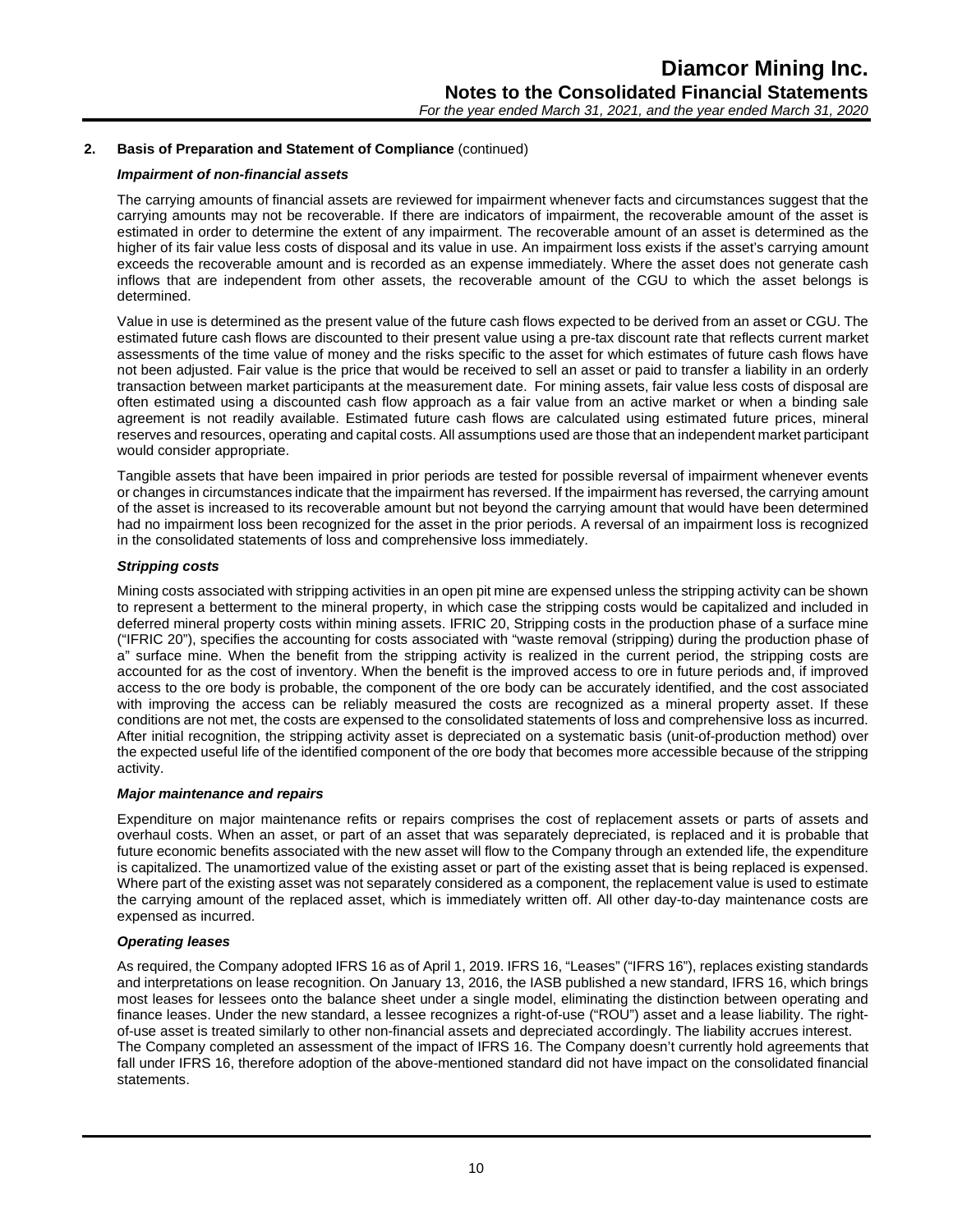#### *Decommissioning liability*

The Company assesses its decommissioning liability each reporting period. Significant estimates and assumptions are made in determining the provision for mine rehabilitation as there are numerous factors that will affect the ultimate liability payable. These factors include estimates of the extent and costs of rehabilitation activities, technological changes, regulatory changes, and cost. These uncertainties may result in future actual expenditure differing from the amounts currently provided. The provision at reporting date represents management's best estimate of the present value of the future rehabilitation costs required. Changes to estimated future costs are recognized in the consolidated statements of financial position by either increasing or decreasing the rehabilitation liability and rehabilitation asset if the initial estimate was originally recognized as part of an asset measured in accordance with IAS 16 *Property, Plant and Equipment* ("IAS 16"). Any reduction in the rehabilitation liability and therefore any deduction from the rehabilitation asset may not exceed the carrying amount of that asset. If it does, any excess over the carrying value is taken immediately to profit or loss. If the change in estimate results in an increase in the rehabilitation liability and therefore an addition to the carrying value of the asset, the Company is required to consider whether this is an indication of impairment of the asset as a whole and test for impairment in accordance with IAS 36 *Impairment of Assets ("IAS 36")*.

#### *Foreign currency translation*

The consolidated financial statements are presented in Canadian dollars, which is the parents' functional currency. Transactions in foreign currencies are initially recorded in the functional currency, at the respective functional currency rates prevailing at the date of the transaction. Monetary assets and liabilities denominated in foreign currencies are retranslated at the spot rate of exchange ruling at the reporting date. All differences are taken to consolidated statements of (loss) and comprehensive (loss). Non-monetary items that are measured in terms of historical cost in a foreign currency are translated using the exchange rate as at the date of the initial transaction.

The financial results of Company entities that have a functional currency different from the presentation currency are translated into the presentation currency. The functional currency of all the subsidiaries is the South African Rand. All assets and liabilities, including fair value adjustments are translated into the presentation currency at the rate of exchange ruling at the reporting date. Income and expenditure transactions of foreign operations are translated at the average rate of exchange for the year except for significant individual transactions which are translated at the rate of exchange in effect at the transaction date. Differences arising on translation from the reporting date are recognized in accumulated other comprehensive loss.

When the settlement of a monetary item receivable from or payable to a foreign operation is neither planned nor likely in the foreseeable future, foreign exchange gains or losses arising from such a monetary item are considered to form part of the net investment in a foreign operation and are recognized in accumulated other comprehensive loss. On disposal of part or all of the operations, the proportionate share of the related cumulative gains or losses previously recognized in other comprehensive loss is allocated to the consolidated statements of loss and comprehensive loss.

#### *IFRS 9 Financial Instruments ("IFRS 9")*

#### Classification

The Company classifies its financial assets and financial liabilities in the following measurement categories: (i) those to be measured subsequently at fair value through profit or loss ("FVTPL"); (ii) those to be measured subsequently at fair value through other comprehensive income ("FVOCI"); and (iii) those to be measured at amortized cost. The classification of financial assets depends on the business model for managing the financial assets and whether the contractual cash flows represent solely payments of principal and interest ("SPPI"). Financial liabilities are classified as those to be measured at amortized cost unless they are designated as those to be measured subsequently at FVTPL (irrevocable election at the time of recognition). For assets and liabilities measured at fair value, gains or losses are either recorded in the consolidated statements of loss and other comprehensive loss.

The Company reclassifies financial assets when and only when its business model for managing those assets changes. Financial liabilities are not reclassified.

#### Measurement

All financial instruments are required to be measured at fair value on initial recognition, plus, in the case of a financial asset or financial liability not at FVTPL, transaction costs that are directly attributable to the acquisition or issuance of the financial asset or financial liability. Transaction costs of financial assets and financial liabilities carried at FVTPL are expensed in the consolidated statements of loss and comprehensive loss. Financial assets and financial liabilities with embedded derivatives are considered in their entirety when determining whether their cash flows are solely payment of principal and interest.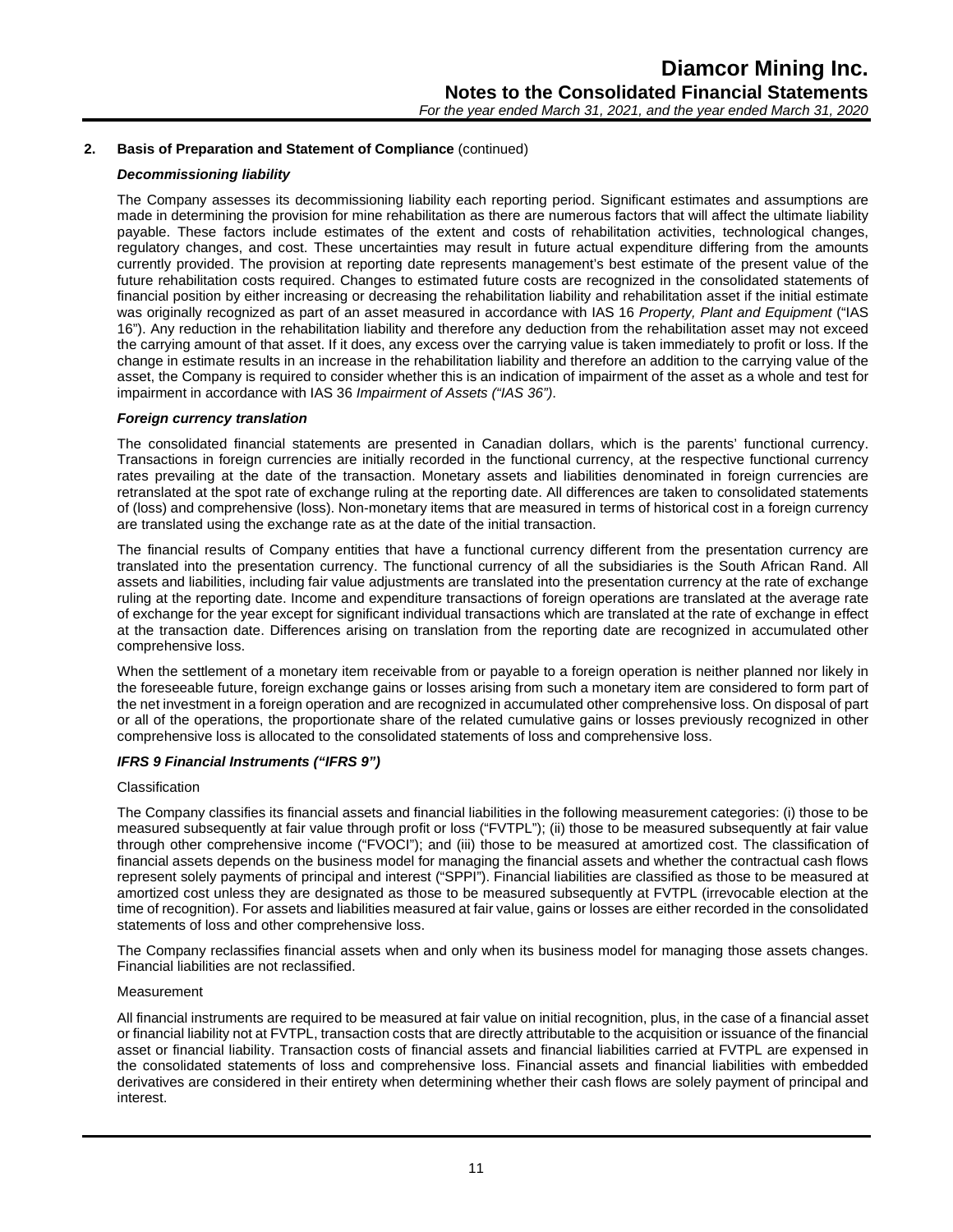*For the year ended March 31, 2021, and the year ended March 31, 2020* 

# **2. Basis of Preparation and Statement of Compliance** (continued)

Financial assets that are held within a business model whose objective is to collect the contractual cash flows, and that have contractual cash flows that are solely payments of principal and interest on the principal outstanding are generally measured at amortized cost at the end of the subsequent accounting periods. All other financial assets including equity investments are measured at their fair values at the end of subsequent accounting periods, with any changes taken through profit or loss or other comprehensive income (irrevocable election at the time of recognition). For financial liabilities measured subsequently at FVTPL, changes in fair value due to credit risk are recorded in other comprehensive income.

| Financial instrument                                               | Classification under IFRS 9    |
|--------------------------------------------------------------------|--------------------------------|
| Financial asset:                                                   |                                |
| Cash, restricted cash, and cash equivalents<br>Accounts receivable | <b>FVTPL</b><br>Amortized cost |
| Financial liabilities:                                             |                                |
| Accounts payable                                                   | Amortized cost                 |
| Long term debt                                                     | Amortized cost                 |
| Due to Nozala Investments                                          | Amortized cost                 |

#### Impairment

IFRS 9 introduced a new model for the measurement of impairment of financial assets based on expected credit losses ("ECL"). The Company accounts receivable are subject to the ECL model under IFRS 9. For accounts receivable, the Company applies the simplified approach to providing for expected losses, which requires the use of the lifetime expected loss provision for all accounts receivable. In estimating the expected lifetime expected loss provision, the Company considers historical Company and industry default rates as well as credit ratings of major customers. As all the Company's accounts receivables which the Company measures at amortized cost are short term (i.e., less than 12 months) and the Company's credit rating and risk management policies are in place, the change to a forward-looking ECL approach did not have a material impact on the amounts recognized in the consolidated financial statements.

#### *Equity instruments*

An equity instrument is any contract that evidences a residual interest in the assets of an entity after deducting all its liabilities. Equity instruments issued by the Company are recorded at the proceeds received, net of direct issue costs.

#### *Taxation*

#### *Income taxes*

Income tax expense comprises current income tax and deferred tax. Income tax is recognized in the consolidated statements of loss and comprehensive loss, except to the extent it relates to items recognized in other comprehensive loss or directly in equity.

#### *Current income tax*

Current income tax expense is based on the results for the period as adjusted for items that are not taxable or not deductible. Current income tax is calculated using tax rates and laws that were enacted or substantively enacted at the end of the reporting period. Management periodically evaluates positions taken in tax returns with respect to situations in which applicable tax regulation is subject to interpretation. Provisions are established where appropriate on the basis of amounts expected to be paid to the tax authorities.

#### *Deferred tax*

Deferred tax is recognized, using the liability method, on temporary differences arising between the tax bases of assets and liabilities and their carrying amounts in the consolidated statements of financial position. Deferred tax is calculated using tax rates and laws that have been enacted or substantively enacted at the end of the reporting period, and which are expected to apply when the related deferred tax asset is realized, or the deferred tax liability is settled.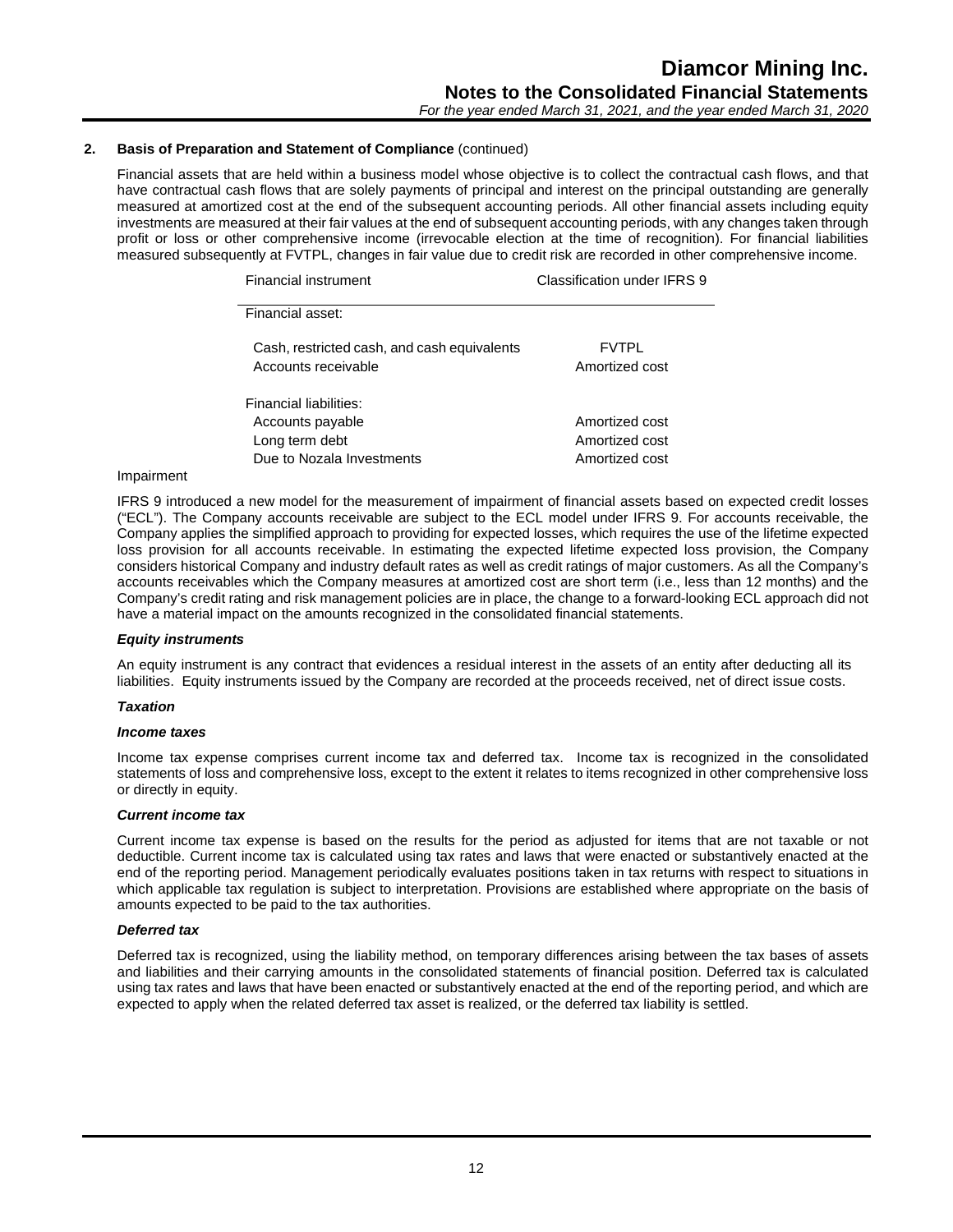#### *Deferred tax liabilities:*

- are generally recognized for all taxable temporary differences;
- are recognized for taxable temporary differences arising on investments in subsidiaries except where the reversal of the temporary difference can be controlled, and it is probable that the difference will not reverse in the foreseeable future; and,
- are not recognized on temporary differences that arise from goodwill which is not deductible for tax purposes.

#### *Deferred tax assets:*

- are recognized to the extent it is probable that taxable profits will be available against which the deductible temporary differences can be utilized; and,
- are reviewed at the end of the reporting period and reduced to the extent that it is no longer probable that sufficient taxable profits will be available to allow all or part of the asset to be recovered.

#### *Non-controlling interest*

Non-controlling interest in the Company less than wholly owned subsidiaries are classified as a separate component of equity. On initial recognition, non-controlling interests are measured at their proportionate share of the acquisition date fair value of identifiable net assets of the related subsidiary acquired by the Company. Subsequent to the acquisition date, adjustments are made to the carrying amount of non-controlling interests for the non-controlling interests' share of the changes to the subsidiary's equity. Adjustments to recognize the non-controlling interests' share of changes to the subsidiary's equity are made even if this results in the non-controlling interest having a deficit balance.

#### *Revenue recognition*

IFRS 15 sets out a five-step model for revenue recognition. The core principle is that revenue should be recognized to depict the transfer of control of goods and services to customers in an amount that reflects the consideration that the Company expects to be entitled for those goods and services.

The Company principally generates revenue from the sale of diamonds (the "Product") pursuant to contractual arrangements with its customers. This revenue is recognized when control or title of the Product is transferred from the Company and collection is reasonably assured in accordance with specified contract terms. All revenue is generally earned at a point in time and is based on the consideration that the Company expects to receive for the transfer of the Product to the customer.

Revenue is measured based on the consideration specified in a contract with its customers. Payment terms with customers are generally 30 days from the date of the invoice. The Company does not have any sales contracts where the period between the transfer of the Product to the customer and payment by the customer exceeds one year. As a result, the Company does not adjust its revenue transactions for the time value of money.

All of accounts receivable were generated from contracts with customers.

#### *Share-based compensation*

The Company uses the fair value method of accounting for all share-based compensation, including options granted under the Company's incentive stock option plan. Compensation expense for options granted is determined based on the estimated fair values of the stock options at the time of grants and the fair value of stock options is determined on their grant date using a Black-Scholes valuation model, the cost of which is recognized over the vesting periods of the respective options. When option awards vest in instalments over the vesting period, each instalment is accounted for as a separate arrangement. Forfeitures are estimated throughout the vesting period based on experience and future expectations and adjusted upon actual option vesting.

Share-based compensation expense is recorded as a charge to operations with a corresponding credit to contributed surplus. Consideration paid for shares on the exercise of options is credited to share capital, amounts previously allocated to contributed surplus are also credited to share capital. If vested options expire, previously recognized compensation expense associated with such stock options is not reversed.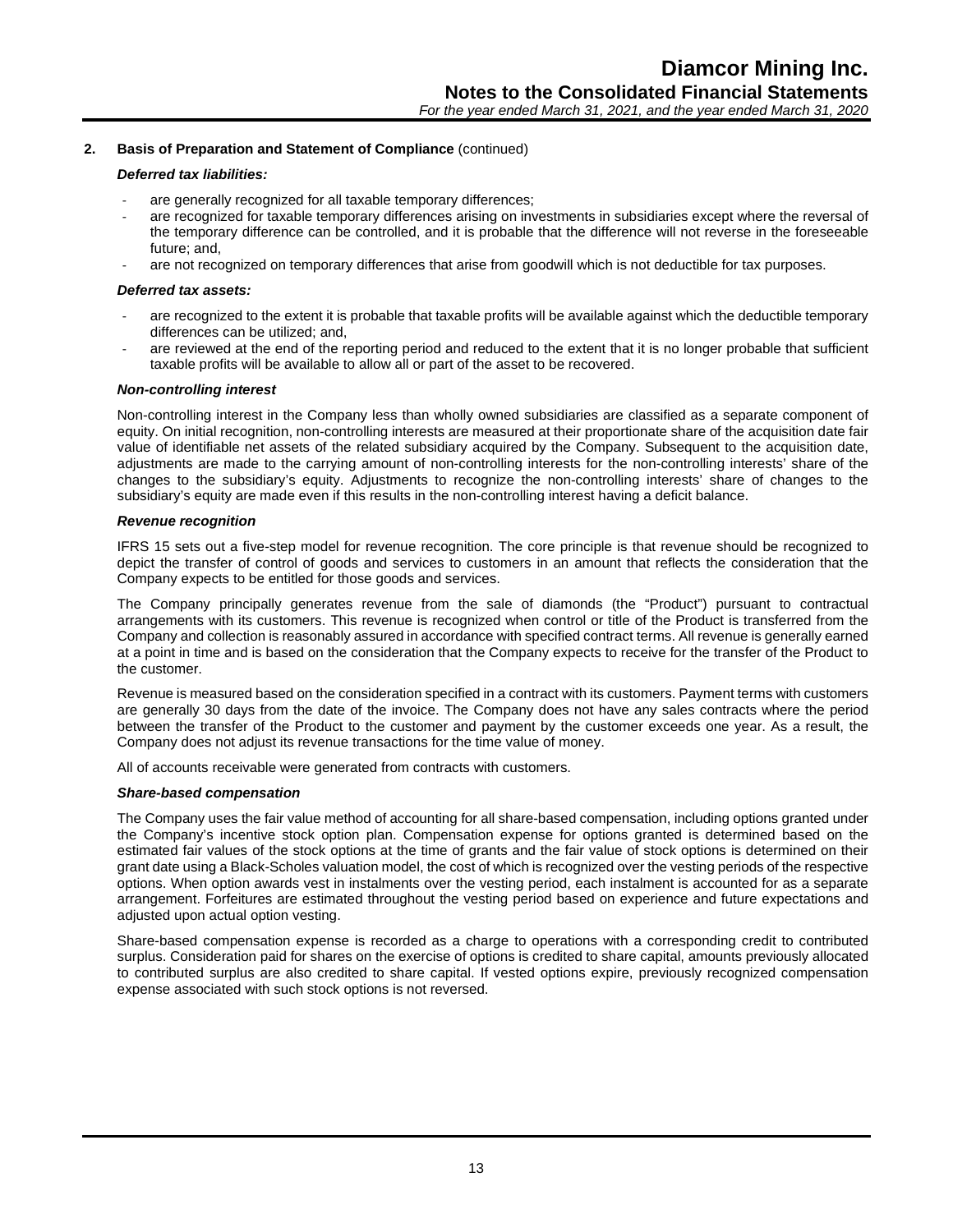*For the year ended March 31, 2021, and the year ended March 31, 2020* 

#### **2. Basis of Preparation and Statement of Compliance** (continued)

The Company has adopted the pro-rata basis method for the measurement of shares and warrants issued as private placement units. The pro-rata basis method requires that gross proceeds and related share issuance costs be allocated to the common shares and the warrants based on the relative fair value of the component. The fair value of the common share is based on the closing price on the closing date of the transaction and the fair value of the warrant is determined using the Black-Scholes Option Pricing Model. The fair value attributed to the warrant is recorded as warrant equity. If the warrant is exercised, the value attributed to the warrant is transferred to share capital. If the warrant expires unexercised, the value is reclassified to contributed surplus within equity. Warrants, issued as part of private placement units, that have their term of expiries extended, are not subsequently revalued. The Company may modify the terms of warrants originally granted. When modifications exist, the Company will maintain the original fair value of the warrant.

#### *Loss per share*

Basic loss per share is calculated by dividing the loss attributable to ordinary equity holders after adjusting for noncontrolling interests (the numerator) by the weighted average number of ordinary shares outstanding (the denominator) during the period. The denominator (number of units) is calculated by adjusting the shares in issue at the beginning of the period by the number of shares bought back or issued during the period, multiplied by a time-weighting factor.

Diluted loss per share is calculated by adjusting the loss and number of shares for the effects of dilutive options, warrants, convertible debentures and other dilutive potential units. The effects of anti-dilutive potential units are ignored in calculating diluted loss per share. All stock options and warrants are considered anti-dilutive when the Company is in a net loss position.

#### **3. Property, Plant and Equipment**

|                                 | Property, Plant | Motor          | Office          | Computers | Leaseholds | <b>Total</b> |
|---------------------------------|-----------------|----------------|-----------------|-----------|------------|--------------|
| Cost                            | and Equipment   | Vehicles<br>\$ | Equipment<br>\$ | \$        | \$         | \$           |
|                                 |                 |                |                 |           |            |              |
| Balance, March 31, 2019         | 12,110,809      | 227,606        | 93,488          | 69,290    | 33,090     | 12,534,283   |
| <b>Additions</b>                | 2,354,346       |                | 457             | 5,047     |            | 2,359,850    |
| Disposals                       |                 | (78, 111)      |                 |           |            | (78, 111)    |
| Decommissioning liability       | (69,063)        |                |                 |           |            | (69,063)     |
| <b>Translation adjustments</b>  | (1,691,768)     | (31, 794)      | (8,633)         | (1, 855)  | ۰          | (1,734,050)  |
| Balance, March 31, 2020         | 12,704,324      | 117,701        | 85,312          | 72,482    | 33,090     | 13,012,909   |
| Decommissioning liability       | 136,260         |                |                 |           |            | 136,260      |
| Additions                       |                 |                | 393             |           |            | 393          |
| <b>Translation adjustments</b>  | 895,705         | 8,298          | 3,781           | 915       |            | 908,699      |
| Balance, March 31, 2021         | 13,736,289      | 125,999        | 89,486          | 73,397    | 33,090     | 14,058,261   |
| <b>Accumulated Depreciation</b> |                 |                |                 |           |            |              |
| Balance, March 31, 2019         | 5,176,880       | 206,852        | 64,012          | 61,888    | 33,090     | 5,542,722    |
| Depreciation                    | 892,042         | 13,329         | 3,986           | 1,663     |            | 911,020      |
| <b>Disposals</b>                |                 | (88, 233)      |                 |           |            | (88, 233)    |
| <b>Translation adjustments</b>  | (827, 503)      | (20,134)       | (5, 179)        | (966)     |            | (853, 782)   |
| Balance, March 31, 2020         | 5,241,419       | 111,814        | 62,819          | 62,585    | 33,090     | 5,511,727    |
| Depreciation                    | 835,452         |                | 3,096           | 1,985     |            | 840,533      |
| <b>Translation adjustments</b>  | 412,221         | 7,883          | 2,435           | 460       |            | 422,999      |
| Balance, March 31, 2021         | 6,489,092       | 119,697        | 68,350          | 65,030    | 33,090     | 6,775,259    |
| Net book value, March 31, 2020  | 7,462,905       | 5,887          | 22,493          | 9,897     | ٠          | 7,501,182    |
| Net book value, March 31, 2021  | 7,247,197       | 6,302          | 21,136          | 8,367     |            | 7,283,002    |

\$3,455,825 (March 31, 2020 - \$3,100,936) is included in the carrying amount of Property, Plant and Equipment for mines under construction. This amount is not subject to depletion as of March 31, 2021.

As a result of negative cash-flow from operations, the Company tested its CGU for impairment at March 31, 2021. The recoverable amount of the CGU was based on their estimated value in use using a pre-tax discount rate of 15%. The estimated cash flows were based on 4-year cash-flow forecast. As of March 31, 2021, the property, plant and equipment were not impaired.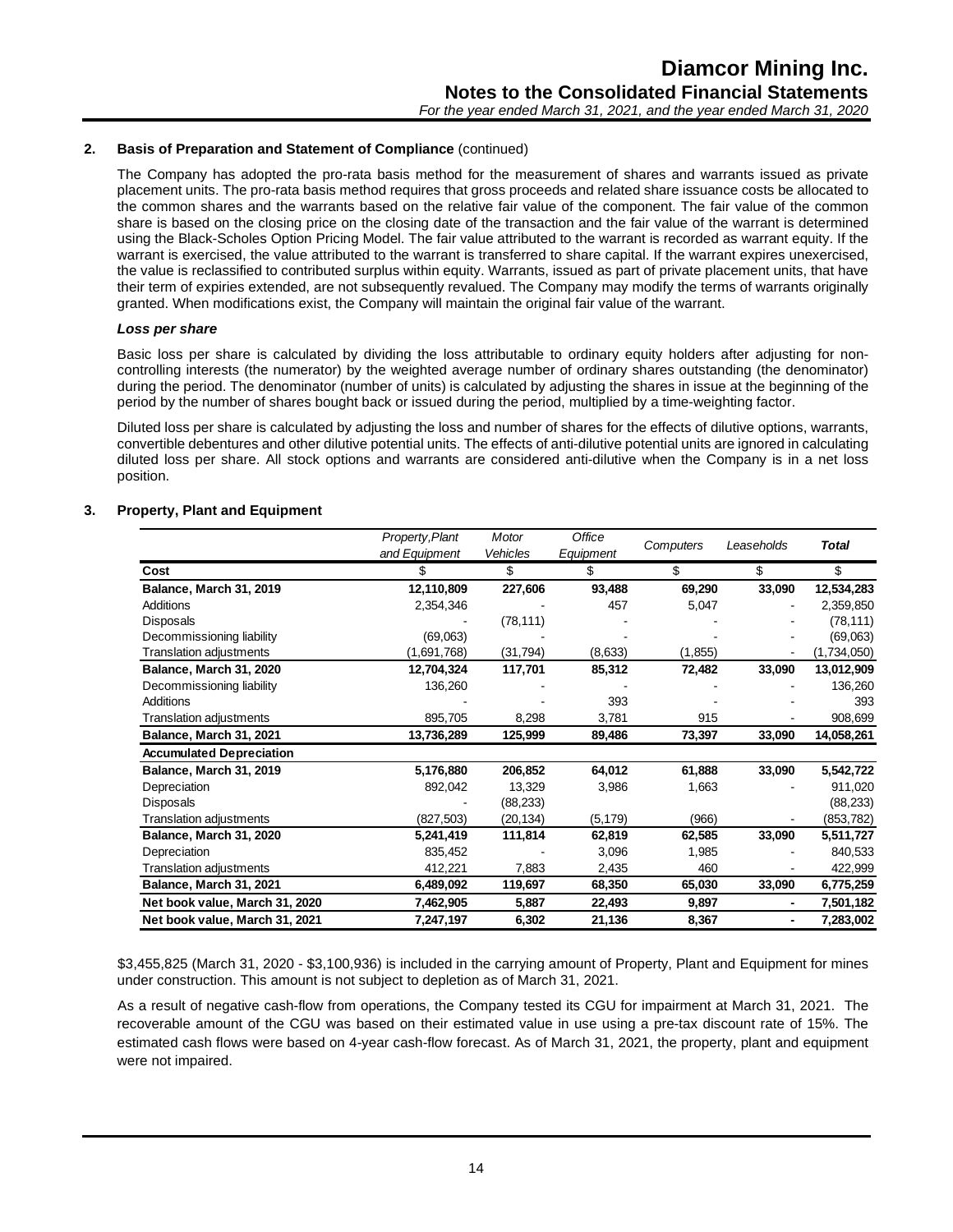#### **4. Long-Term Debt, Short-Term Debt and Due to Nozala Investments**

#### *Long-term debt*

Long-term debt consists of the following:

|                                       | <b>Maturity Date</b> | March 31, 2021  |   | March 31, 2020 |
|---------------------------------------|----------------------|-----------------|---|----------------|
| Term Ioan 2 (a) (c)                   | June 20, 2019        | \$<br>2.910.017 | S | 2.662.210      |
| Convertible debenture 2 (b) (c)       | June 20, 2019        | 1.940.442       |   | 1,775,200      |
| Caterpillar Financial Services (d)    | March, 2023          | 2.341.937       |   | 2,197,635      |
| Convertible debt (1) (f)              | October 21, 2022     | 871.491         |   |                |
| Convertible debt (2) (f)              | December 21, 2022    | 1,519,880       |   |                |
| Convertible debt (3) (f)              | January 11, 2023     | 367.379         |   |                |
| Canada Emergency Business Account (e) | December 31, 2022    | 40,000          |   |                |
| Less: current portion due in one year |                      | (5,821,954)     |   | (5,320,368)    |
| Long-term portion                     |                      | 4,169,192       |   | 1,314,677      |

- a) Term loan 2 was issued in November 2012, bears interest at an annual fixed rate of 9% and had a 5-year term with payments expected to start in January 2014. On February 4, 2014, December 31, 2014, and again in January 2016, the Company and Tiffany & Co. agreed to defer any payments on the \$2,400,000 term loan until July 2016. This loan is secured by a promissory note until July 2016, at which time principal and interest is payable monthly at \$104,059 in accordance with a 36-month amortization schedule. The Company has the right to repay the outstanding principal and any accrued and unpaid interest under this loan at any time without notice or penalty. In February 2017, the Company and Tiffany & Co. agreed to a payment deferral until June 2017 at which time the outstanding payments were made, and scheduled payments recommenced. In September 2017, the Company and Tiffany & Co. informally agreed to suspend and accrue the ongoing payments to allow the Company to conserve operating capital in the short-term. The recommencement of payments is targeted by the Company for calendar 2022. During the period ended March 31, 2021, the Company incurred \$247,807 of interest expense on this loan (\$227,135 – March 31, 2020).
- b) Convertible debenture 2 was issued in November 2012, bears interest at an annual fixed rate of 9% and had a 5-year term. On February 4, 2014, December 1, 2014, and again in January 2016 the Company and Tiffany & Co. agreed to defer any payments on the \$1,600,000 convertible debenture until July 2016. The Company was required to make blended monthly payments of \$69,372 commencing in July 2016. The principal amount and accrued interest are convertible by the holder into common voting shares of the Company at \$1.60 per share. The value attributed to the equity conversion option was \$nil. The Company has the right to repay the outstanding principal and any accrued and unpaid interest, without penalty, on not less than 30 days' notice and subject to the conversion rights contained in the convertible debenture. In February 2017, the Company and Tiffany & Co. agreed to a payment deferral until June 2017 at which time the outstanding payments were made, and scheduled payments recommenced. In September 2017, the Company and Tiffany & Co. informally agreed to suspend and accrue the ongoing payments to allow the Company to conserve operating capital in the short-term. The recommencement of payments is targeted by the Company for calendar 2022. During the period ended the March 31, 2021, the Company incurred \$165,241 of interest expense on this loan. (\$151,818 – March 31, 2020)
- c) Term loan 2 and convertible debenture 2 are secured by a general security agreement which states the loans are secured by 100% of the general assets of the Company.
- d) Caterpillar loans were issued in February and March 2020, bear an interest of South African Prime plus 2.5% and had a 36-month term. As a result of COVID-19 the payments and terms were suspended, payments resumed in January 2021 with interest only payments in January and February 2021. Blended payments resumed in March 2021.
- e) Canada Emergency Business Account was issued April 17, 2020, and December 16, 2020, the loan bears no interest until December 31, 2022. Up to 25% of the loan may be eligible for forgiveness.
- f) The Company closed \$3,376,171 in three tranches of a private placement of 10% convertible notes during the year ended March 31, 2021. As these debentures are compound financial instruments the gross proceeds were allocated between their liability and equity components on initial recognition using the residual method. Management has determined that the convertible notes meet the fixed for fixed criteria under IAS 32, "Financial instruments".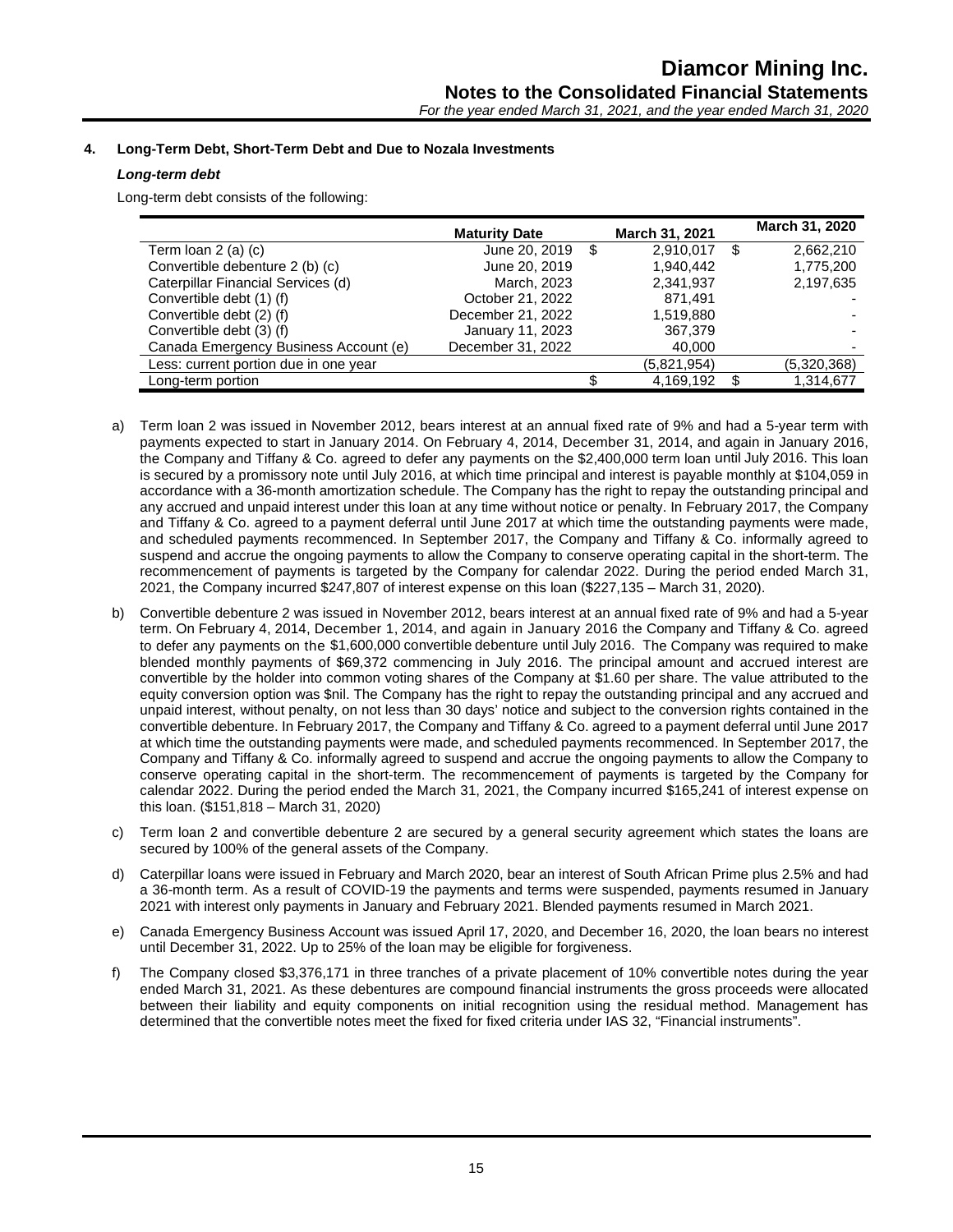#### **4. Long-Term Debt, Short-Term Debt and Due to Nozala Investments** (continued)

Each of the convertible promissory notes have a term of two (2) years from the closing date and bears interest at the rate of 10% per annum. During the first year, interest will accrue and be payable at the one-year anniversary of the note. In the second year, interest will accrue and be payable semi-annually. No principal payments will be required until maturity. The principal amount of the notes will be convertible at the election of the noteholder into Common Shares in the capital of the Company at the rate of CDN\$0.07 per share in the first year and at the rate of CDN\$0.10 per share in the second year. Accrued and unpaid interest will be convertible at the election of the noteholder into Common Shares of the Company at the market price as at the date such accrued interest becomes payable.

In addition, the Company has issued 9,371,333 non-transferable share purchase warrants to the participating investors, with each share purchase warrant entitling the holder thereof to purchase one (1) Common Share at a price of CDN\$0.15 for a period of two (2) years from the date of issuance.

Tranche 1 was closed on October 21, 2020, for gross proceeds of \$954,483 which resulted in the issuance of 2,727,136 share purchase warrants. Management calculated the fair value of the liability component as \$800,272 using a discount rate of 20% with the residual amount of \$154,228, net of deferred tax of \$41,642 being allocated as \$89,929 to warrants and \$22,658 to the conversion feature, which has been recorded in contributed surplus.

Tranche 2 closed on December 21, 2020, for gross proceeds of \$2,001,708. As part of tranche 2, a total of \$1,416,112 of principal and accrued interest related to the short-term debt which matured on June 20, 2019, were converted into convertible notes and \$375,062 of accounts payable were converted into convertible notes. A total of 5,444,197 share purchase warrants were issued. The extinguishment of the old debt and recognition of the new debt resulted in a loss of \$806,081 which was calculated as the difference between the fair values of the existing debt and new debt and equity components issued. The fair value of the liability component was calculated as \$1,678,271 using a discount rate of 20%. The warrant fair value of \$220,596 was calculated based on a Black-Scholes pricing model with the following assumptions: zero dividend yield, expected volatility of 121% and a risk-free rate of 0.2%. The conversion feature fair value of \$908,920 was calculated using Crank-Nicolson scheme. Income tax impact from warrants and conversion feature was \$15,581 and \$71,746.

Tranche 3 closed on January 11, 2021, for gross proceeds of \$419,980 which resulted in the issuance of 1,200,0000 share purchase warrants. Management calculated the fair value of the liability component as \$352,136 using a discount rate of 20% with the residual amount of \$67,863, net of deferred tax of \$18,323, being allocated as \$46,647 to warrants and \$2,893 to the conversion feature, which has been recorded in contributed surplus.

|                            | Liability |           |    | Contributed |     |                          |  |             |
|----------------------------|-----------|-----------|----|-------------|-----|--------------------------|--|-------------|
|                            |           | component |    | Warrant     |     | surplus                  |  | Total       |
| Balance, beginning of year | \$        | ۰.        | \$ |             |     | $\overline{\phantom{a}}$ |  |             |
| Tranche 1 - issuance       |           | 800,272   |    | 89.929      |     | 22,658                   |  | 912,859     |
| Tranche 2 - issuance       |           | 1,678,271 |    | 205,015     |     | 837,174                  |  | 2,720,460   |
| Tranche 3 - issuance       |           | 352,136   |    | 46.647      |     | 2,893                    |  | 401,676     |
| Accretion                  |           | 168,176   |    | -           |     | $\overline{\phantom{a}}$ |  | 168,176     |
| Converted to common shares |           | (240,105) |    | ٠           |     | (134,407)                |  | (374, 512)  |
| Balance, end of year       | S         | 2,758,750 |    | \$341.591   | \$. | 728.318                  |  | \$3,828,659 |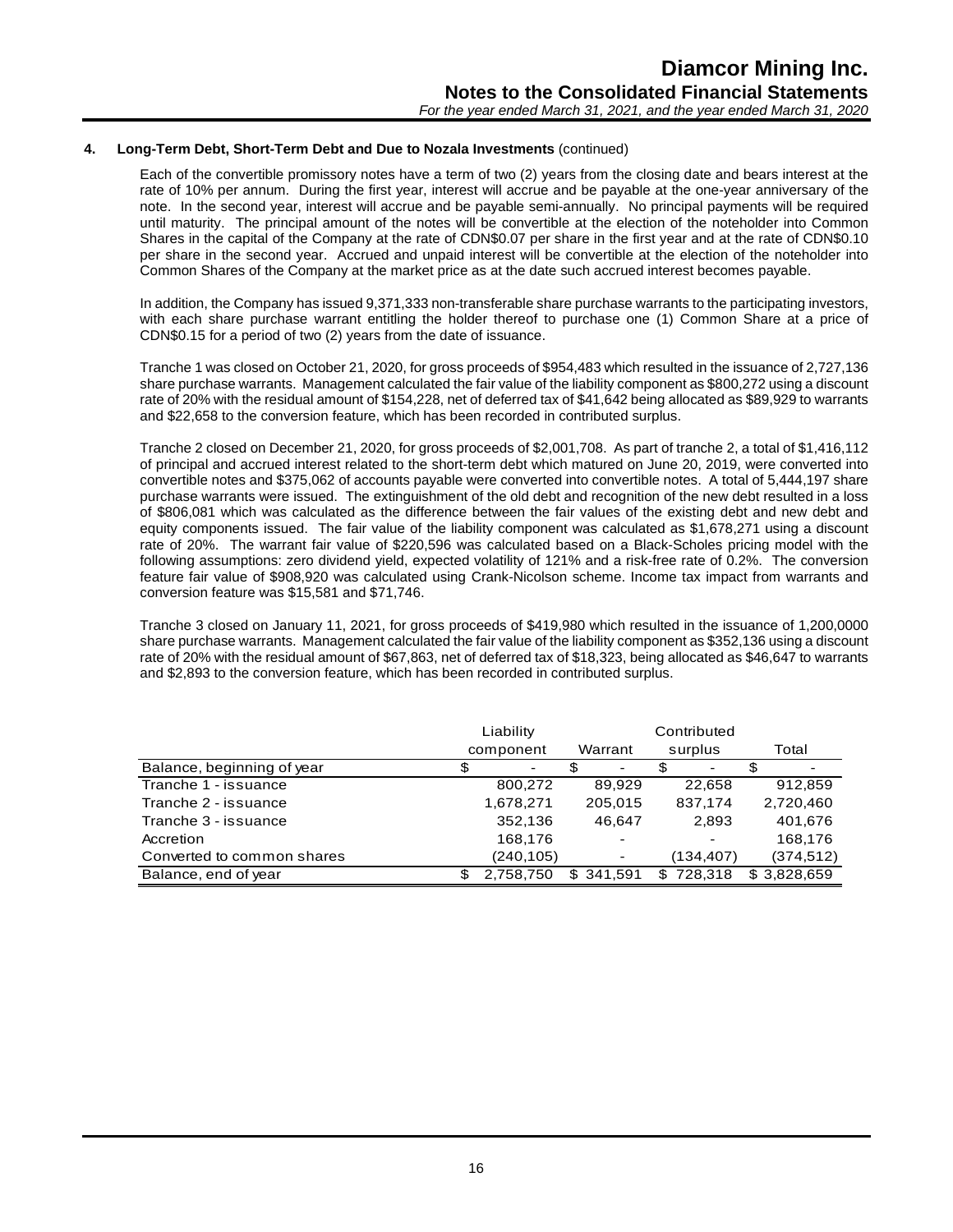# **4. Long-Term Debt, Short-Term Debt and Due to Nozala Investments** (continued)

# *Short-term debt*

The short-term debt of \$147,870 carries a fixed interest rate of 7% and has no fixed maturity date.

|                                          | March 31, 2021 | March 31, 2020  |
|------------------------------------------|----------------|-----------------|
| Short term debt, beginning of the year   | \$1,482,494    | $\mathsf{\$}$ - |
| Cash advances from debt                  |                | 1,333,000       |
| Settlement of accounts payable           |                | 155,000         |
| Transfer of warrants component to equity |                | (16, 561)       |
| Transfer of shares component to equity   |                | (120, 686)      |
| Interest on short term debt              | 87,380         | 49,650          |
| Accretion on short term debt             | 55,156         | 82,090          |
| Paid or payable                          | (61,048)       |                 |
| Conversion to long term convertible note | (1,416,112)    |                 |
| Short term debt, end of period           | \$147,870      | \$1,482,494     |

## *Due to Nozala Investments*

The amount due to Nozala Investments (a related party, which owns a 30% equity interest in DMI Minerals South Africa (Pty) Ltd.) of \$1,920,443 (March 31, 2020 - \$1,620,270) carries a floating interest rate (South African prime plus 3%), unsecured, currently has no set terms of repayment and is not expected to be repaid in the following fiscal year. The loan amount received is principally being used for the ongoing operations of DMI Minerals South Africa (Pty) Ltd., including the purchase of certain mineral rights and assets from De Beers Consolidated Mines Limited. The loan is denominated in South African Rand and no payments were made in the year ended March 31, 2021, or the year ended March 31, 2020. The loan is subordinated and ranks behind the claims of all external creditors of DMI Minerals South Africa (Pty) Ltd, until the fair value of its assets exceeds its liabilities.

## **5. Decommissioning Liability**

The total decommissioning liability was based on the Company's estimated costs to reclaim and abandon the mines and facilities. The Company has estimated the costs related to the decommissioning liability based on the South African Department of Mineral Resources estimate of required decommissioning costs, adjusted for inflation. The Company has estimated the net present value of the decommissioning obligation to be \$578,008 based on an undiscounted total future liability of \$718,258. The decommissioning liability was based on using a South African inflation rate of 3.10%. The longterm portion of the liability was discounted using a South African risk-free rate of 7.51%. For March 31, 2020, the Company has estimated the net present value of the decommissioning obligation to be \$375,481 based on an undiscounted total future liability of \$547,746. The decommissioning liability was based on using a South African inflation rate of 4.30%.

These costs are expected to be incurred in approximately 4 years.

The continuity of the decommissioning liability as at March 31, 2021:

|                                    | March 31, 2021 |   | March 31, 2020 |
|------------------------------------|----------------|---|----------------|
| Balance, beginning of year         | \$<br>375.481  | S | 479,560        |
| Change in estimate                 | 136,260        |   | (69,063)       |
| Accretion recorded during the year | 37,859         |   | 36,210         |
| Translation adjustment             | 28,408         |   | (71, 226)      |
|                                    | 578,008        |   | 375,481        |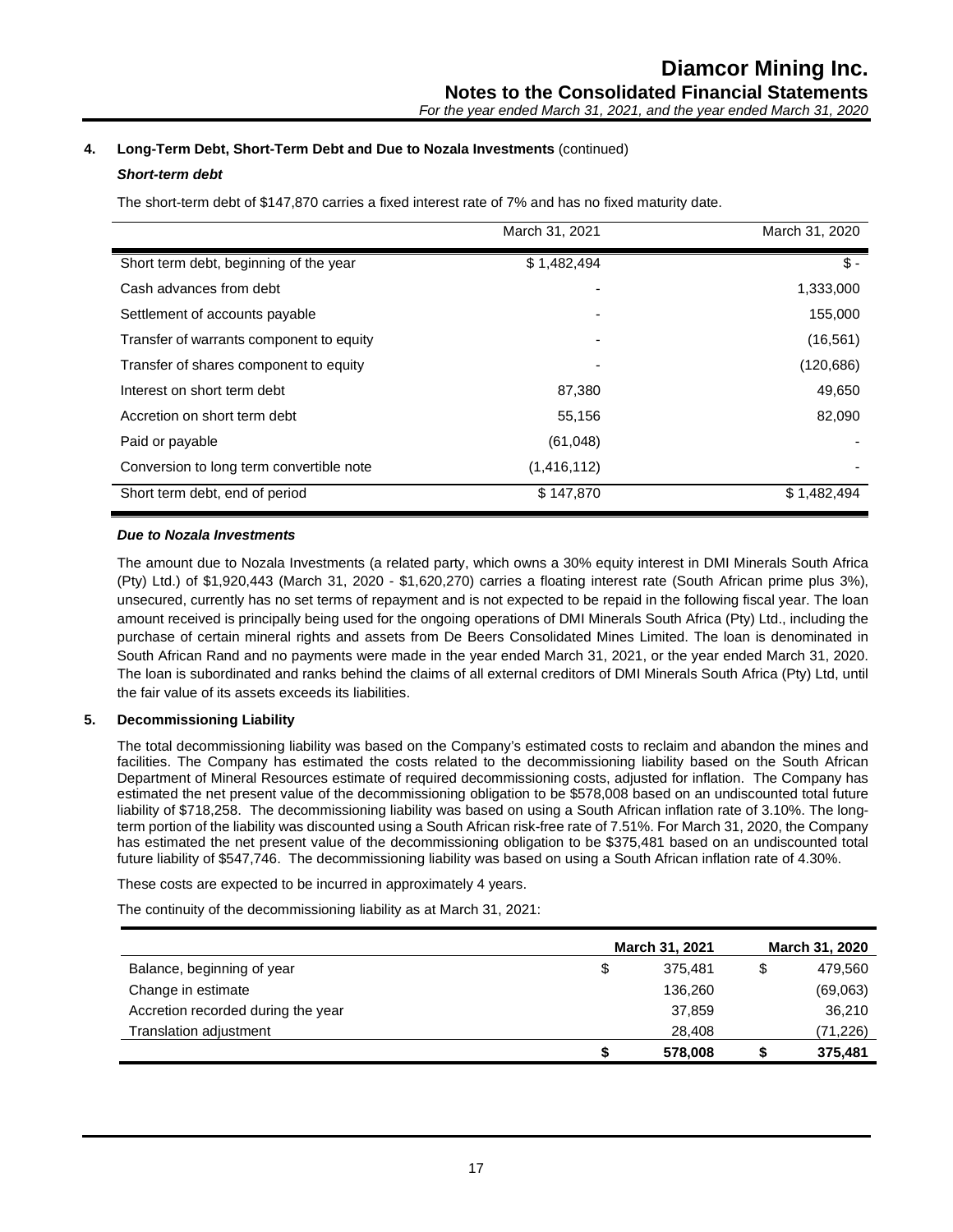*For the year ended March 31, 2021, and the year ended March 31, 2020* 

# **6. Share Capital**

|                                              | Number of shares | Amount            |
|----------------------------------------------|------------------|-------------------|
| Authorized:                                  |                  |                   |
| Unlimited common voting shares, no par value |                  |                   |
| Issued:                                      |                  |                   |
| Balance, March 31, 2019                      | 63,885,888       | \$ 34,074,691     |
| Term loan financing (net of fees) (a)        | 1,425,600        | 120,686           |
| Balance, March 31, 2020                      | 65,311,488       | 34,195,377<br>S   |
| Convertible note (b)                         | 4,071,428        | 240.105           |
| Exercise of convertible notes (Note 4)       |                  | 134,407           |
| Balance, March 31, 2021                      | 69,382,916       | 34,569,889<br>\$. |

The weighted average number of shares outstanding for the period was 66,197,789 (March 31, 2020 – 64,668,799). Loss per share is calculated as the net loss attributable to the equity holders of the parent divided by the weighted average of shares outstanding at the end of the year.

a) 1,425,600 shares were issued at a price of \$0.09 in a term loan financing on September 12, 2019 (Note 4)

b) 4,071,428 shares were issued at a price of \$0.07 from the exercise of convertible debt (Note 4)

#### *Warrants*

The following table summarizes the activity with respect to warrants issued, exercised, and expired during the year:

|                                | <b>March 31, 2021</b> |                       |   |                       | <b>March 31, 2020</b> |                       |
|--------------------------------|-----------------------|-----------------------|---|-----------------------|-----------------------|-----------------------|
|                                | Weighted              |                       |   |                       |                       | Weighted              |
|                                | Number of             | Average               |   | Number of             |                       | Average               |
|                                | Warrants              | <b>Exercise Price</b> |   | Warrants              |                       | <b>Exercise Price</b> |
| Outstanding, beginning of year | 7,935,104             | \$0.75                |   | 10.174.649            |                       | \$1.04                |
| Warrants expired               | (3,298,178)           | \$0.98                |   | (2,952,345)           |                       | \$1.60                |
| Warrants issued                | 9,371,333             | \$0.15                |   | 712,800               |                       | \$0.16                |
| Outstanding, end of year       | 14,008,259            | \$0.30                |   | 7.935.104             |                       | \$0.75                |
| Exercisable, end of year       | 14,008,259            | \$0.30                |   | 7,935,104             |                       | \$0.75                |
|                                |                       |                       |   | <b>March 31, 2021</b> |                       | <b>March 31, 2020</b> |
| Balance, beginning of year     |                       |                       | S | 958.759               | \$                    | 2.090.956             |
| Warrants expired               |                       |                       |   | (533, 504)            |                       | (1, 148, 757)         |
| Warrants issued (Note 4)       |                       |                       |   | 341,591               |                       | 16,560                |
| Balance, end of year           |                       |                       |   | 766.846               | \$                    | 958.759               |

There were 9,371,333 warrants issued in the year ended December 31, 2020. (March 31, 2020 – 712,800). The warrant valuation was calculated using the Black-Scholes pricing model with the following assumptions: zero dividend yield, expected volatility of 75% and 112% and risk-free rate of 0.19% to 0.23%. Warrant pricing models require the input of highly subjective assumptions including the expected price volatility. Changes in the subjective input assumptions can materially affect the fair value estimated, and therefore the existing models do not necessarily provide a reliable single measure of the fair value of the Company's warrants. The warrants issued in the year ended March 31, 2021, are exercisable for a period of two years from the date of issue.

The Company may modify the terms of warrants originally granted. When modifications exist, the Company will maintain the original fair value of the warrant.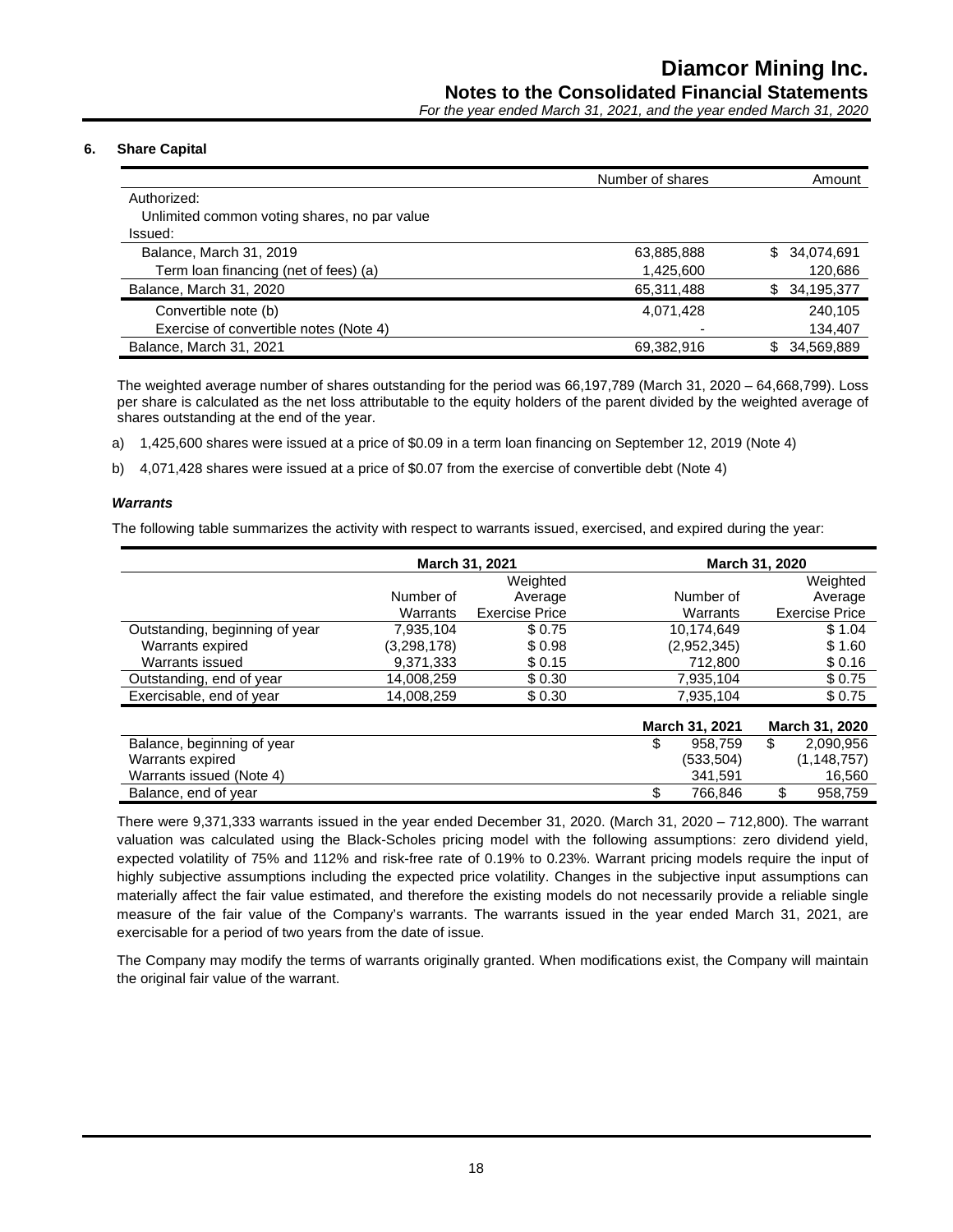## **6.** Share Capital (continued)

| Number of warrants outstanding |                       | Weighted average |                   |
|--------------------------------|-----------------------|------------------|-------------------|
| and exercisable                | <b>Exercise Price</b> | remaining life   | Expiry date       |
| 2,863,169                      | \$0.60                | 0.22             | June 20, 2021     |
| 1,773,757                      | \$0.60                | 0.41             | August 29, 2021   |
| 2,727,143                      | \$0.15                | 1.56             | October 21, 2022  |
| 5,444,192                      | \$0.15                | 1.73             | December 21, 2022 |
| 1,199,998                      | \$0.15                | 1.78             | January 11, 2023  |
| 14,008,259                     | \$0.30                |                  |                   |

The following warrants were outstanding at March 31, 2021:

#### **S***tock options*

The Company amended a formal stock option plan on December 18, 2018, and follows the TSX Venture Exchange (the "Exchange") policy under which it is authorized to grant options to Directors, employees and consultants to acquire up to 12,777,177 of its issued and outstanding common shares. Under the policy, the exercise price of each option is equal to the market price of the Company's stock, less applicable discounts permitted by the Exchange, as calculated on the date of grant. The options can be granted for a maximum term of 5 years.

The following table summarizes the activity with respect to options granted and exercised during the year:

|                                | March 31, 2021                                                        |        |                             | <b>March 31, 2020</b>                            |
|--------------------------------|-----------------------------------------------------------------------|--------|-----------------------------|--------------------------------------------------|
|                                | <b>Weighted Average</b><br><b>Exercise Price</b><br>Number of options |        | Number of<br><b>Options</b> | <b>Weighted Average</b><br><b>Exercise Price</b> |
| Outstanding, beginning of year | 12.750.000                                                            | \$0.31 | 2.950.000                   | \$1.00                                           |
| Options expired                | (3, 150, 000)                                                         | \$0.92 | (100,000)                   | \$1.00                                           |
| Options issued                 | 300,000                                                               | \$0.15 | 9,900,000                   | \$0.11                                           |
| Outstanding, end of year       | 9,900,000                                                             | \$0.11 | 12,750,000                  | \$0.31                                           |
| Exercisable, end of year       | 9.600.000                                                             | \$0.11 | 12,750,000                  | \$0.31                                           |

The following stock options were outstanding at March 31, 2021:

| Number of options outstanding     |                | Weighted average |                  |
|-----------------------------------|----------------|------------------|------------------|
| and exercisable                   | Exercise Price | remaining life   | Expiry date      |
| 6.500.000                         | \$0.11         | 3.31             | October 21, 2024 |
| 3,100,000                         | \$0.11         | 3.55             | November 4, 2024 |
| 300,000                           | \$0.11         | 2.84             | February 1, 2024 |
| Outstanding end of year 9,900,000 |                |                  |                  |
| Exercisable end of year 9,600,000 |                |                  |                  |

The following stock options were outstanding at March 31, 2020:

| Number of options outstanding      |                | Weighted average |                  |
|------------------------------------|----------------|------------------|------------------|
| and exercisable                    | Exercise Price | remaining life   | Expiry date      |
| 300,000                            | \$1.00         | 0.92             | March 2, 2021    |
| 2,550,000                          | \$1.00         | 0.97             | March 21, 2021   |
| 6,500,000                          | \$0.11         | 4.56             | October 21, 2024 |
| 3,400,000                          | \$0.11         | 4.60             | November 4, 2024 |
| Outstanding end of year 12,750,000 |                |                  |                  |
| Exercisable end of year 12,750,000 |                |                  |                  |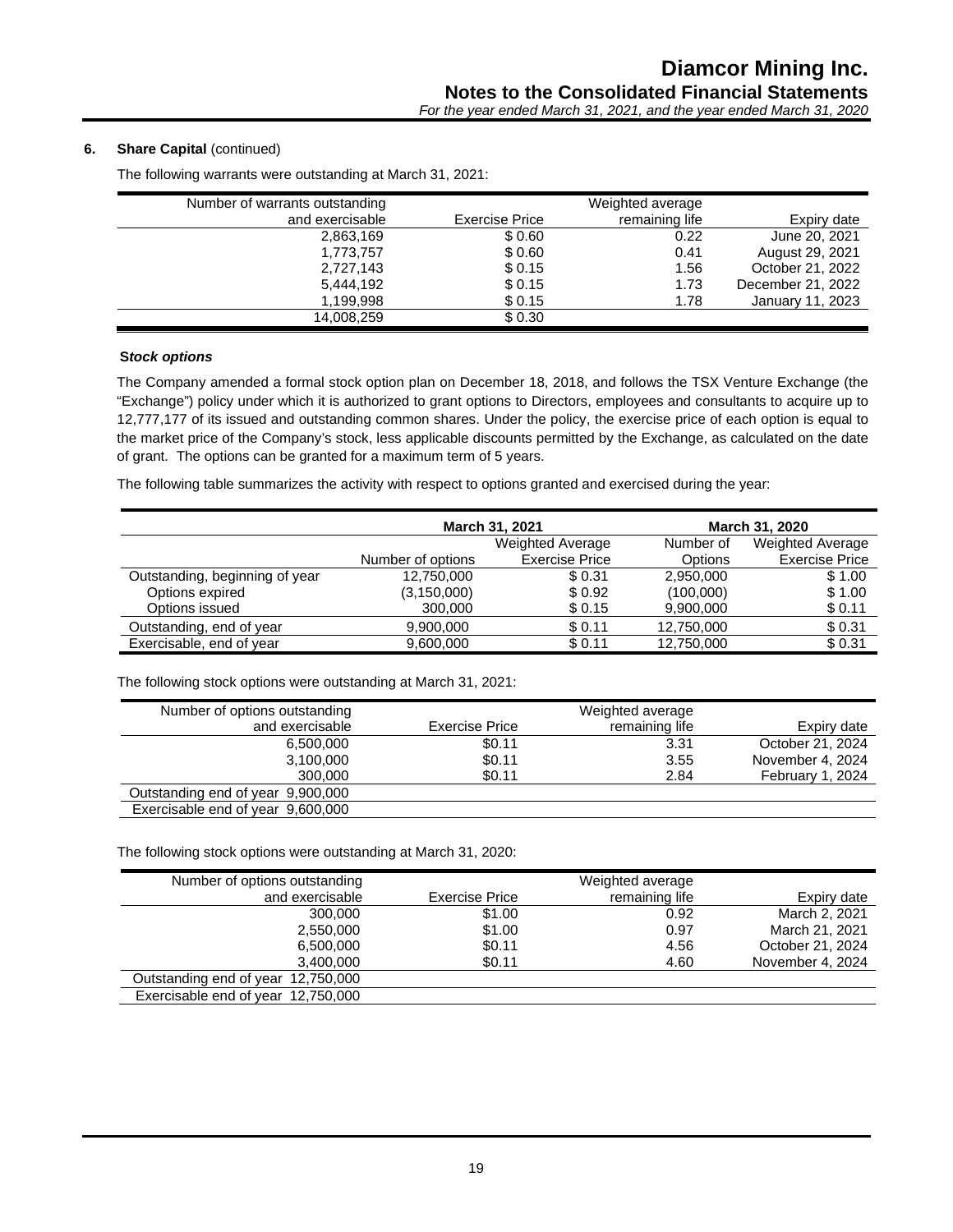#### **6.** Share Capital (continued)

#### *Share-based compensation*

There were 300,000 options issued by the Company in the year ended March 31, 2021 (March 31, 2020 – 9,900,000). The option valuation in the year ended March 31, 2021, was calculated using the Black-Scholes pricing model with the following assumptions: zero dividend yield, expected volatility of 191% and risk-free rate of 0.14%. The option valuation in the year ended March 31, 2020, was calculated using the Black-Scholes pricing model with the following assumptions: zero dividend yield, expected volatility between 79-81% and risk-free rate between 1.53-1.57%. Option pricing models require the input of highly subjective assumptions including the expected price volatility. Changes in the subjective input assumptions can materially affect the fair value estimated, and therefore the existing models do not necessarily provide a reliable single measure of the fair value of the Company's stock options.

#### **7. Contributed Surplus**

| <b>Balance, March 31, 2019</b>        | 11,571,195 |
|---------------------------------------|------------|
| Expiry of warrants (note 6)           | 1,148,757  |
| Issuance of options (note 6)          | 670,190    |
| Balance, March 31, 2020               | 13,390,142 |
| Expiry of warrants (note 6)           | 533.504    |
| Issuance of options (note 6)          | 17.223     |
| Exercise of convertible note (Note 4) | (134, 407) |
| Conversion option (Note 4)            | 862.726    |
| Balance, March 31, 2021               | 14,669,188 |

#### **8. Related Party Transactions**

The Company paid or accrued the following to Directors, officers, and to companies controlled by Directors of the Company:

|                         | March 31,<br>2021        | March 31,<br>2020 |
|-------------------------|--------------------------|-------------------|
| Salaries and consulting | \$336,450                | \$406,950         |
| Directors' fees         | 76,000                   | 68,000            |
| <b>Incentives</b>       | $\overline{\phantom{0}}$ | 180,000           |

As at March 31, 2021, the Company owed \$82,781 of incentives payable and expenses (March 31, 2020 - \$103,720) to Directors of the Company and companies controlled by a Director amounts are included in accounts payable. In August 2019, \$155,000 of related party accounts payable were settled as a result of related parties participating in an announced financing. These transactions were in the normal course of operations and are measured at fair value at initial recognition.

#### **9. Segmented Information**

The Company's primary business is the exploration and development of diamond properties in Africa so there is only one reportable operating segment. The reportable segments are those operations whose operating results are reviewed by the chief operating decision makers to make decisions about resources to be allocated to the segment and assess its performance provided those operations pass certain quantitative thresholds. Operations whose revenues, earnings or losses, or assets exceed 10% of the total consolidated revenue, earnings or losses, or assets are reportable segments. To determine reportable segments, management reviewed various factors, including geographical locations and managerial structure.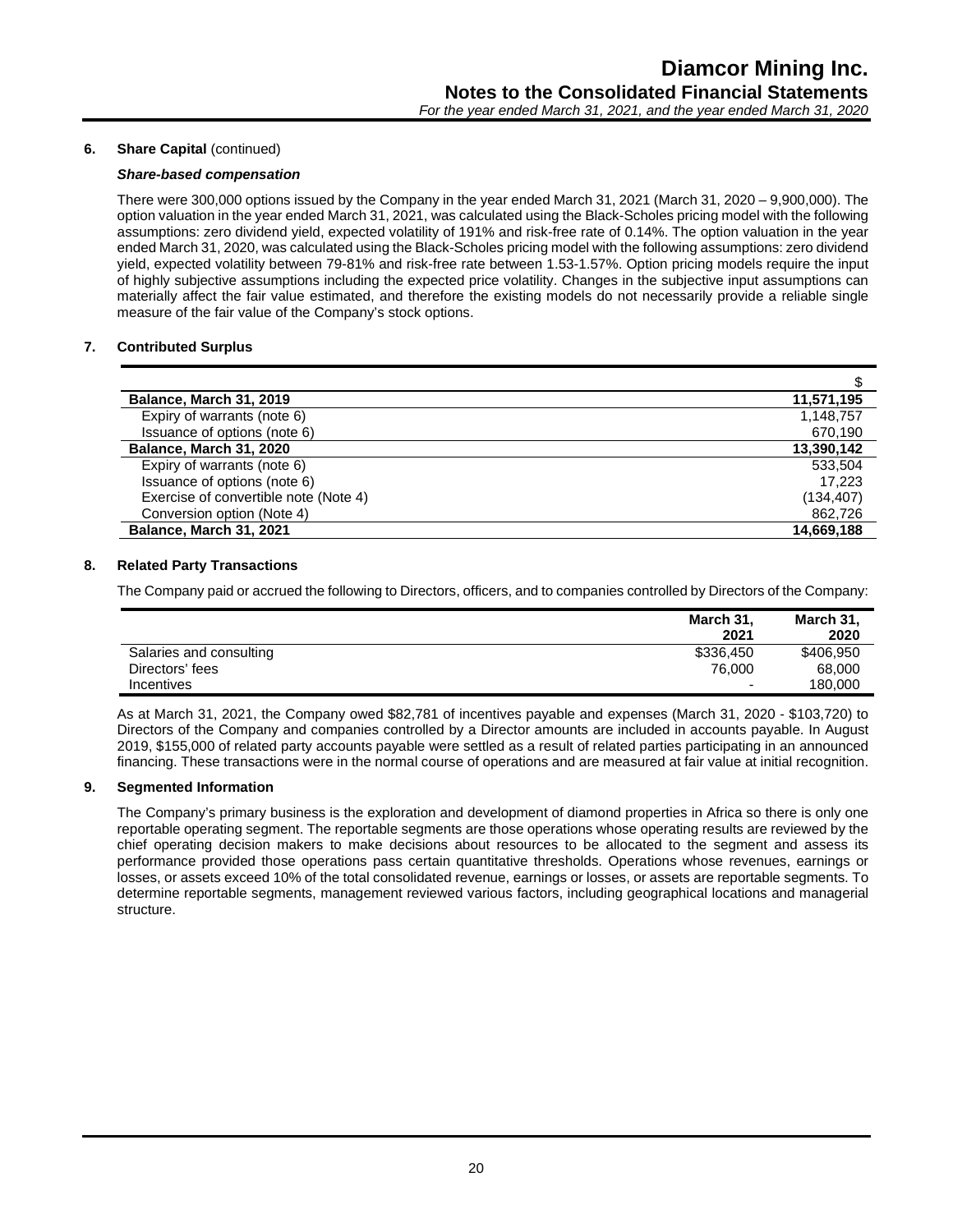#### **9.** Segmented Information (continued)

Details of identifiable assets by geographic segments are as follows:

|                | Total Assets |     | Property,<br>Plant and<br>Equipment | Cash and<br>Equivalents and<br><b>Restricted Cash</b> | <b>Other Assets</b> |
|----------------|--------------|-----|-------------------------------------|-------------------------------------------------------|---------------------|
| March 31, 2021 |              |     |                                     |                                                       |                     |
| Canada         | \$<br>22.582 | \$  | 2.723                               | \$<br>14.991                                          | \$<br>4,868         |
| South Africa   | 9,127,069    |     | 7,280,279                           | 908,651                                               | 938,139             |
|                | 9,149,651    | \$. | 7.283.002                           | 923.642                                               | 943.007             |
| March 31, 2020 |              |     |                                     |                                                       |                     |
| Canada         | \$<br>56.698 | \$  | 4.339                               | \$<br>9,530                                           | \$<br>42,829        |
| South Africa   | 8,962,350    |     | 7,496,843                           | 645,170                                               | 820,337             |
|                | 9,019,048    |     | 7,501,182                           | 654,700                                               | 863,166             |

#### **10. Financial Instruments**

#### *Fair values*

IFRS defines fair value as the price that would be received to dispose of an asset or paid to transfer a liability in an orderly transaction between market participants at the measurement date. The Company classifies the fair value of the financial instruments according to the following hierarchy based on the number of observable inputs used to value the instrument.

- Level 1 Inputs to the valuation methodology are quoted prices for identical assets or liabilities in active markets.
- Level 2 Fair values of financial assets and liabilities in level 2 are based on inputs other than level 1. Inputs to the valuation methodology included quoted prices for identical assets or liabilities in active markets, and inputs that are observable for the asset or liability, either directly or indirectly, for substantially the full term of the financial instrument. Level 2 valuations are based on inputs, including quoted forward prices for commodities, time value and volatility factors, which can be substantially observed or corroborated in the marketplace.
- Level 3 Inputs to the valuation methodology are not based on observable market data.

The Company's financial instruments consist of cash and cash equivalents, restricted cash, accounts receivable, accounts payable, short-term debt, amounts due to Nozala Investments and long-term debt. The fair value of cash and cash equivalents and restricted cash, accounts receivable and accounts payable and short-term debt approximate their carrying values due to the short-term maturities of these items. The fair value of the Nozala Investments loan approximates the carrying value as the interest rate floats with prime. The fair value of the long-term debt approximates the carrying value as the interest rate is a market rate for similar instruments. The Company's cash and cash equivalents and restricted cash have been assessed on the fair value hierarchy described above and are classified as Level 1.

#### *Financial risks*

The Company's activities result in exposure to a variety of financial risks, including risks related to credit, market risk (currency fluctuation and interest rates) and liquidity risk.

a) Credit risk

The Company is exposed to credit risk only with respect to uncertainties as to timing and collectability of accounts receivable, cash and cash equivalents and restricted cash. The Company mitigates credit risk through standard credit and reference checks. There are no material financial assets that the Company considers past due. The Company currently holds the majority of its cash and cash equivalents and restricted cash in large financial institutions in Canada and South Africa and does not expect any significant risk associated with those deposits. The accounts receivable includes sales taxes refundable due from the Government of South Africa and Canada of \$134,244 (March 31, 2020 - \$463,417) as well as trade receivables of \$51,989 (March 31, 2020 - \$50,331). The Company does not foresee any significant risk in the collection of these accounts receivable.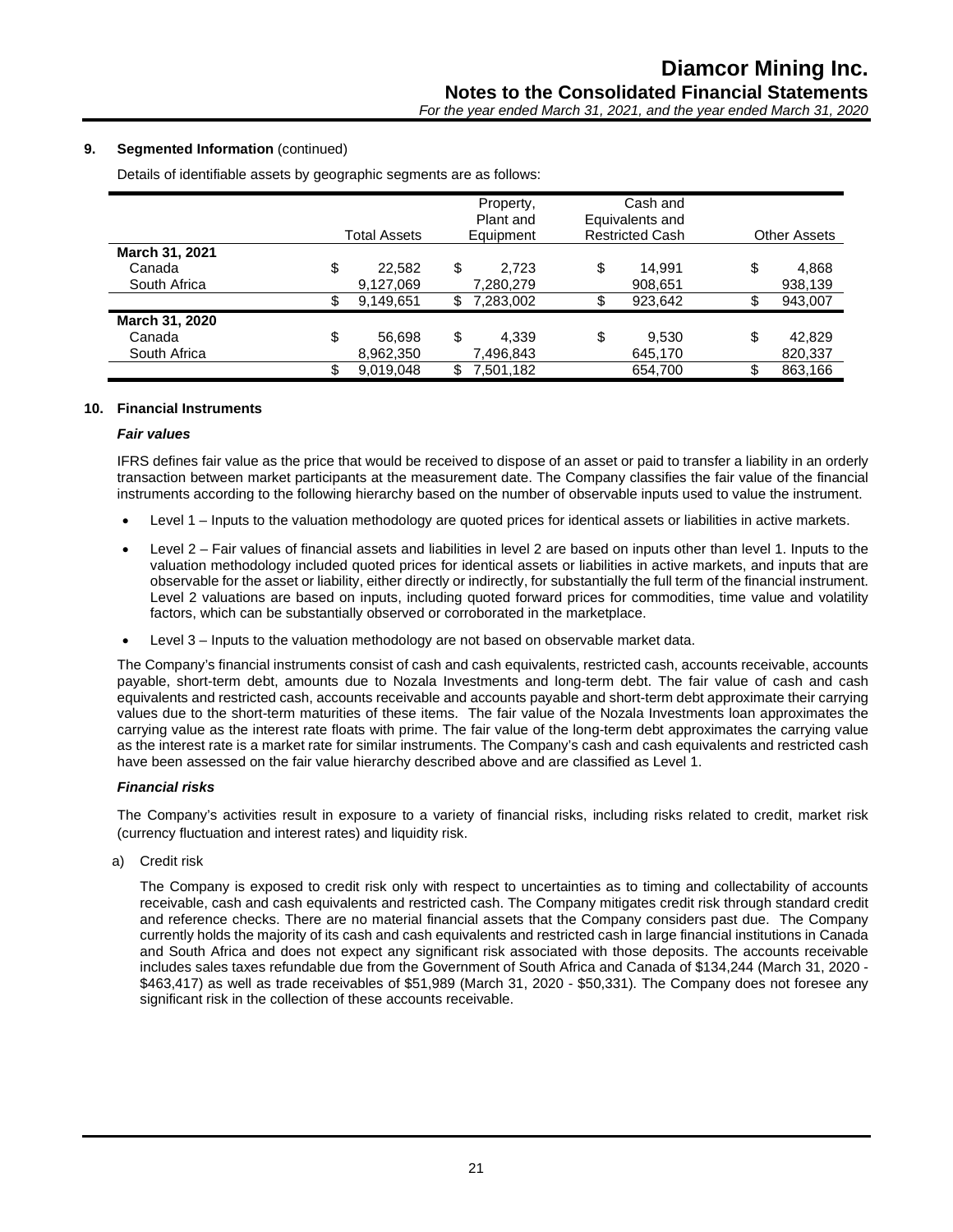*For the year ended March 31, 2021, and the year ended March 31, 2020* 

#### **10. Financial Instruments** (continued)

The trade accounts receivable aging amounts are as follows:

| \$51,989                 | \$50,331                 |
|--------------------------|--------------------------|
| $\overline{\phantom{0}}$ | $\overline{\phantom{0}}$ |
| $\overline{\phantom{0}}$ | $\overline{\phantom{0}}$ |
| \$51,989                 | \$50,331                 |
|                          |                          |

The maximum exposure to credit risk for the Company as at the reporting date is the carrying value of cash and cash equivalents, restricted cash and trade receivables disclosed above.

#### b) Interest rate

The Company is not exposed to any material interest rate risk as the Company's long-term debt has a fixed rate of interest, except for the Nozala Investments loan and Caterpillar Financial (Note 4) which have a variable rate of interest of South African prime rate plus 3% and South African prime rate plus 2.5%, respectively a 1% change in the South African prime rate would result in net loss increasing or decreasing by approximately \$15,000.

c) Foreign currency risk

The Company is exposed to financial risk arising from fluctuations in foreign exchange rates and the degree of volatility of these rates. The Company does not use derivative instruments to reduce its exposure to foreign currency risk.

The Company's subsidiaries in South Africa operate using principally the United States Dollar and the South African Rand and as such may be negatively affected by fluctuations in foreign exchange rates when translating from the currency of measurement of the Company's subsidiaries to the Company's reporting currency. The Company's monetary assets and liabilities denominated in South African Rand include:

|                                               | March 31, 2021 | March 31, 2020 |
|-----------------------------------------------|----------------|----------------|
| Cash and cash equivalents and restricted cash | \$908.651      | \$645,170      |
| Accounts receivable                           | 181.366        | 507.911        |
| Accounts payable                              | 369.780        | 785.975        |
| Long-term debt                                | 4.262.380      | 3,817,905      |

A 5% change in the South African Rand would result in total net loss increasing or decreasing by approximately \$170,000.

d) Liquidity risk

Liquidity risk is the risk that the Company will not be able to meet its financial obligations when they fall due. The Company manages this risk through management of its cash flow from operations and its capital structure. Based on Management's and the Board of Directors' review of ongoing operations, the Company may revise timing of capital expenditures, bank loans, including project specific loans, or issue equity or a combination thereof.

The Company's current financial liabilities of \$6,605,921 are payable within one year. The Company enters contractual obligations in the normal course of business operations. Management believes the Company's requirements for capital expenditures, working capital and ongoing commitments (including long-term debt) can be financed from existing cash, issuing equity, cash flow provided by operating activities, existing bank loans and by acquiring new project loans.

The table below summarizes the maturity profile of the Company's financial liabilities as at March 31, 2021 based on contractual undiscounted payments:

|                           | <b>Current</b> | <b>Fiscal 2023</b> | <b>Fiscal 2024</b> | <b>Thereafter</b> |
|---------------------------|----------------|--------------------|--------------------|-------------------|
| Accounts payable          | \$636,097      | \$<br>-            | ۰                  |                   |
| Long-term debt            | 5,821,954      | 3.921.954          | 247.238            |                   |
| Short term debt           | 147.870        |                    | -                  |                   |
| Due to Nozala investments | -              | -                  | ۰                  | 1.920.443         |
|                           | \$6,605,921    | \$3.921.954        | \$247.238          | \$1,920,443       |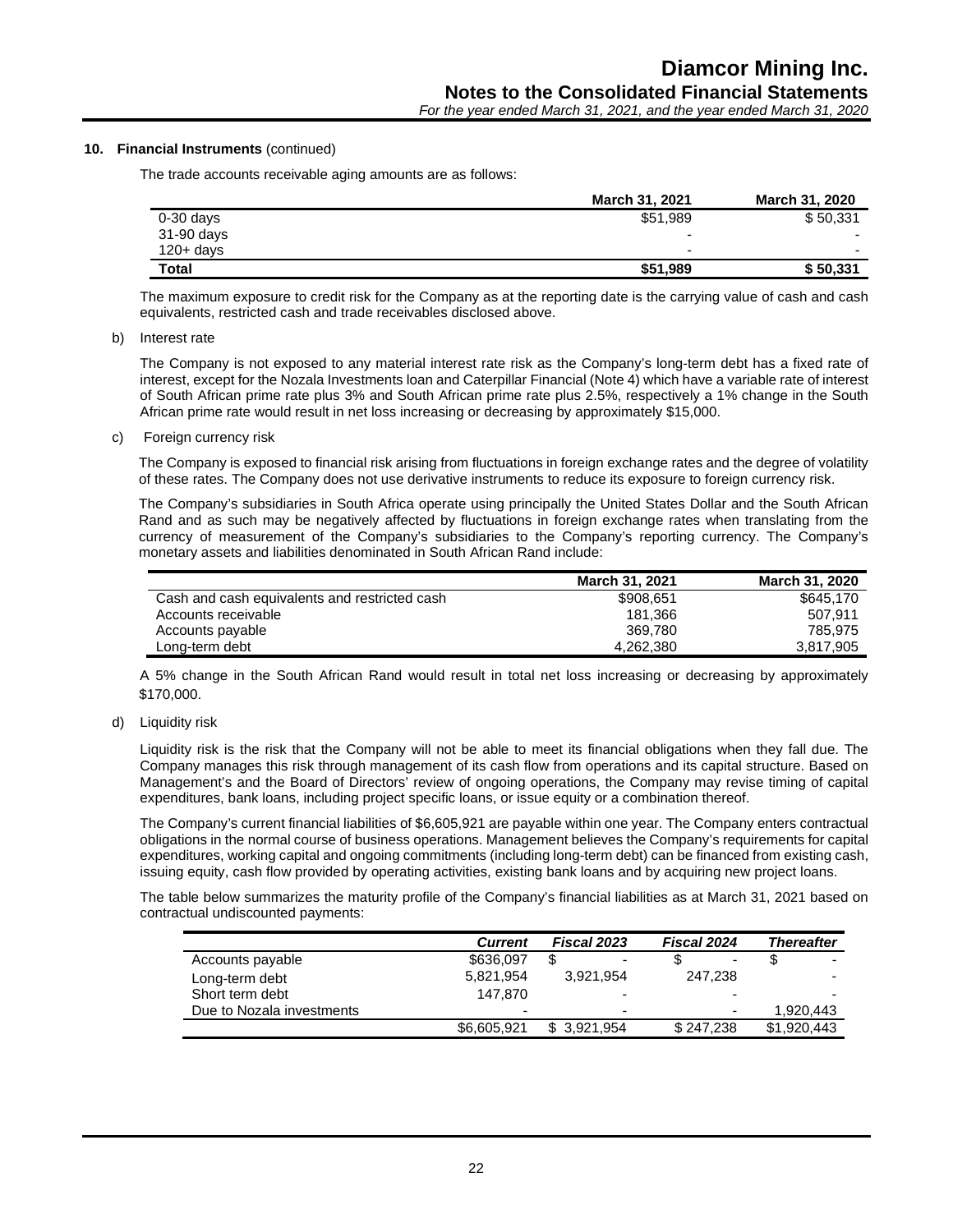#### **10. Financial Instruments** (continued)

e) Commodity price risk

Commodity price risk is the risk that the fair value or future cash flows will fluctuate because of changes in commodity prices. Commodity prices for diamonds are impacted by not only the relationship between the Canadian, United States Dollar and South African Rand, but also world economic events that dictate the levels of supply and demand. The Company is exposed to the risk of declining prices for diamonds resulting in a corresponding reduction in projected cash flow. Reduced cash flow may result in lower levels of capital being available for field activity, thus compromising the Company's capacity to grow production. The Company did not have any fixed price commodity price contracts in place as at or during the year ended March 31, 2021, and the year ended March 31, 2020. The Company's operational results and financial condition are largely dependent on the commodity price received for its diamond production. Diamond prices have fluctuated widely in recent years due to global and regional factors including supply and demand fundamentals, inventory levels, economic and geopolitical factors. A 5% change in the price of diamonds would result in total net loss increasing or decreasing by approximately \$76,000.

#### **11. Capital Management**

The Company's objectives when managing capital are: (i) to maintain a strong capital structure, which optimizes the cost of capital at acceptable risk; and (ii) to maintain investor, creditor, and market confidence to sustain the future development of the business. The Company manages its capital structure and adjusts it considering changes in economic conditions and the risk characteristics of its underlying assets. The Company, from time-to-time, may adjust capital spending, issue new common shares, issue new debt or repay existing debt. The Company's capital is not subject to any restrictions.

The Company manages the following as capital:

|                                | <b>March 31, 2021</b> | <b>March 31, 2020</b> |
|--------------------------------|-----------------------|-----------------------|
| Working capital                | 416,173               | (1,637,799)           |
| Long-term debt                 | 11,911,589            | 8,255,315             |
| Shareholders' (deficit) equity | (4, 285, 407)         | (2,463,942)           |

Working capital is calculated based on current assets less current liabilities and current portion of debt.

#### **12. Commitments**

The Company has a commitment to month-to-month lease office space at a rate of \$3,609 per month (March 31, 2020 - \$3,469). The minimum lease payments under this lease are \$43,308 per year (March 31, 2020 - \$41,628).

#### **13. Accounts Payable**

Trade and other payables consist of the following components:

|                     | March 31, 2021 |                          | <b>March 31, 2020</b> |  |  |
|---------------------|----------------|--------------------------|-----------------------|--|--|
| Trade payables      | \$             | 560,863                  | \$<br>960,845         |  |  |
| Taxes               |                | 75,234                   | 63,451                |  |  |
| Salary and benefits |                | $\overline{\phantom{0}}$ | 26,263                |  |  |
|                     |                | 636,097                  | 1,050,558             |  |  |

Trade payables are non-interest bearing and are normally settled on 30-day terms.

## **14. Restricted Cash**

These amounts are encumbered by a guarantee by Standard Bank of South Africa Limited for certain rehabilitation obligations and electrical guarantees. The encumbered amount as at March 31, 2021 was \$666,509 (March 31, 2020 - \$622,613).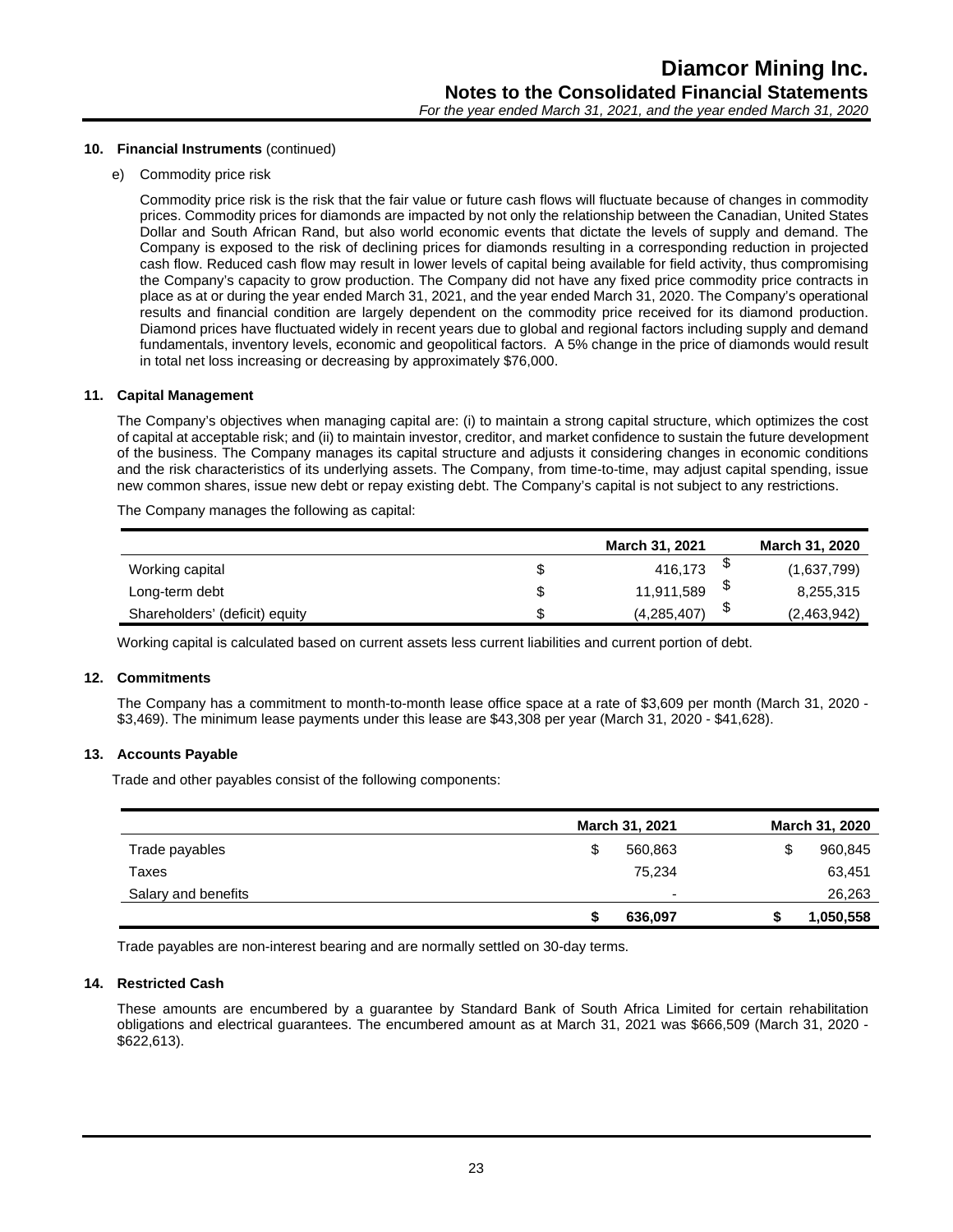# **15. Income Taxes**

A reconciliation of income taxes (recoverable) at statutory rates with the reported income taxes (recovered) is as follows:

|                                                                 | March 31, 2021 | March 31, 2020 |
|-----------------------------------------------------------------|----------------|----------------|
| Net loss before income taxes                                    | \$(3,756,540)  | \$(3,655,670)  |
| Computed taxes recovered at statutory rates 27% (2020 -<br>27%) | \$(1,014,266)  | \$(987,031)    |
| Other non-deductible items                                      | 224,832        | 202,281        |
| Difference in tax rates                                         | (27, 252)      | (204,431)      |
| Change in deferred tax asset not recognized                     | 498,000        | 903,974        |
| Income tax expense (recovery)                                   | \$(318,686)    | \$(85,207)     |

The significant components of the Company's deferred tax assets (liabilities) are as follows:

|                                  | March 31, 2021 | March 31, 2020 |
|----------------------------------|----------------|----------------|
| <b>South Africa</b>              |                |                |
| Non-capital losses carry forward | 210,393        | 25,828         |
| Property, plant, and equipment   | (371,887)      | (344,970)      |
|                                  | \$(161,494)    | \$(319, 142)   |
| Canada                           |                |                |
| Convertible debenture            | (117, 028)     |                |
| Non-capital loss carry-forward   | 117,028        |                |
|                                  | \$-            | \$-            |
| As at March 31, 2021             | \$(161,494)    | $$$ (319,142)  |

| <b>Movements (South Africa)</b>                | Property, plant and<br>equipment | <b>Non-capital losses</b><br>carry forward | Total        |
|------------------------------------------------|----------------------------------|--------------------------------------------|--------------|
| As at March 31, 2019                           | \$ (488, 441)                    | \$30,022                                   | \$(458,419)  |
| (Charged)/credited                             |                                  |                                            |              |
| To profit and loss<br>۰                        | 82,215                           | 2,992                                      | 85,207       |
| To other comprehensive income<br>٠             | 61,256                           | (7, 186)                                   | 54,070       |
| As at March 31, 2020                           | \$(344,970)                      | \$25,828                                   | \$(319, 142) |
| (Charged)/credited                             |                                  |                                            |              |
| To profit and loss<br>$\overline{\phantom{a}}$ | (2,595)                          | 173.987                                    | 171.392      |
| To other comprehensive income<br>۰             | (24, 322)                        | 10,578                                     | (13,744)     |
| As at March 31, 2021                           | \$ (371,887)                     | \$210,393                                  | (161,494)    |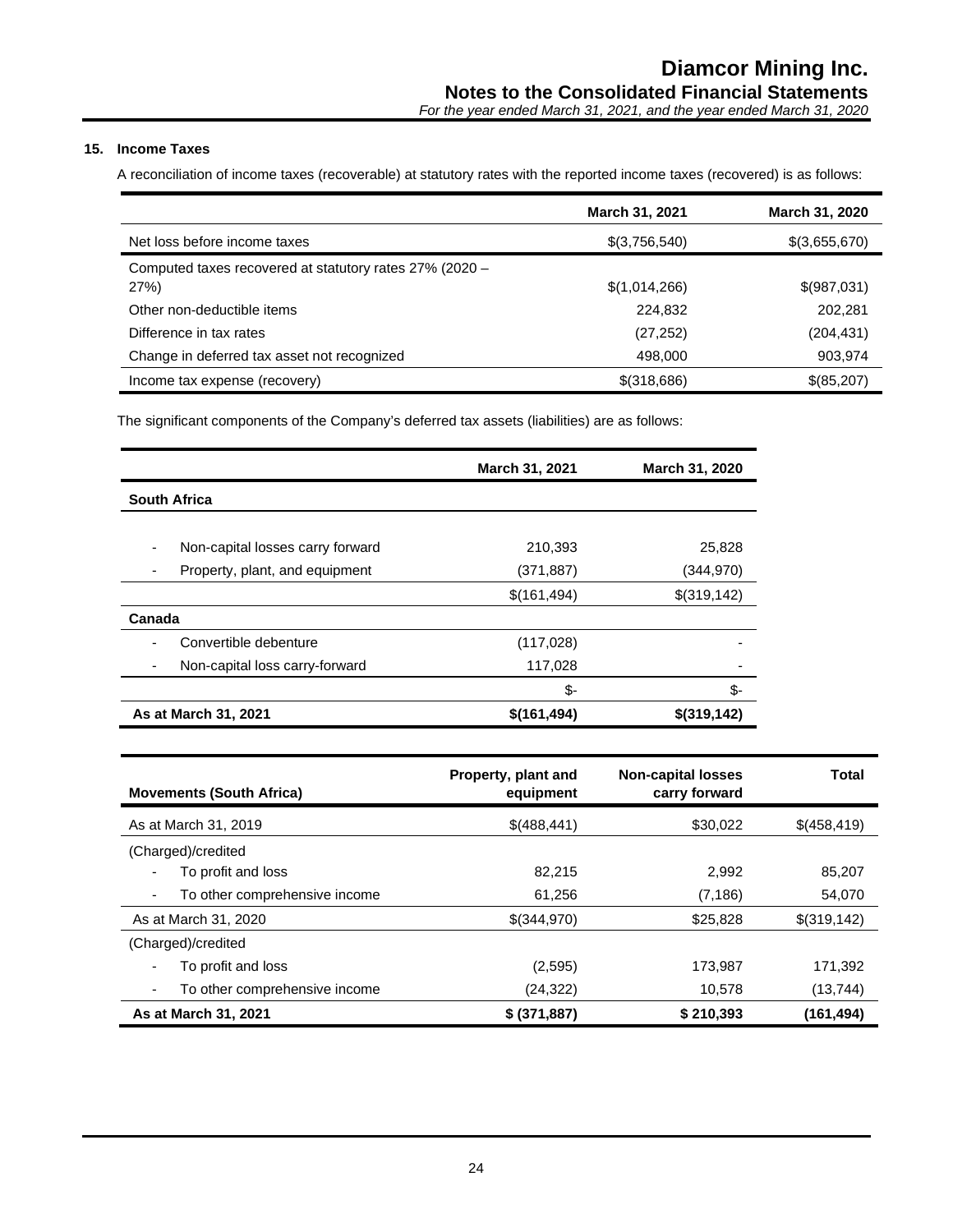*For the year ended March 31, 2021, and the year ended March 31, 2020* 

#### **15. Income Taxes** (continued)

| <b>Movements (Canada)</b>                                 | <b>Convertible</b><br>debenture | <b>Non-capital losses</b><br>carry forward | Total        |
|-----------------------------------------------------------|---------------------------------|--------------------------------------------|--------------|
| As at March 31, 2019                                      | \$-                             | \$-                                        | \$-          |
| (Charged)/credited                                        |                                 |                                            |              |
| To profit and loss                                        |                                 |                                            |              |
| To other comprehensive income<br>$\overline{\phantom{a}}$ |                                 |                                            |              |
| As at March 31, 2020                                      | \$-                             | \$-                                        | \$-          |
| (Charged)/credited                                        |                                 |                                            |              |
| To profit and loss<br>$\blacksquare$                      | 30.266                          | 117.028                                    | 147.294      |
| To other comprehensive income<br>۰                        | (147, 294)                      |                                            | (147,294)    |
| As at March 31, 2021                                      | \$(117,028)                     | \$117,028                                  | \$(161, 494) |

The details of the Company's unrecognized deductible temporary differences are as follows:

|                                  | March 31, 2021 | March 31, 2020 |
|----------------------------------|----------------|----------------|
| Property, plant and equipment    | 1,345,867      | \$1,222,310    |
| Non-capital losses carry forward | 27,984,089     | 24,711,916     |
| Share issue costs                | 21,508         | 121,106        |
| Decommissioning liabilities      | 578,008        | 375,481        |
|                                  | \$29,929,472   | \$26,430,813   |

The Company had the following estimated tax pool balances at March 31:

|                                               | 2021         | 2020         |
|-----------------------------------------------|--------------|--------------|
| Canadian Development Expense                  | 2,598        | \$4,605      |
| Share issue costs - Canada                    | 21,508       | 121,106      |
| Undepreciated Capital Cost - Canada           | 2.151        | 2,151        |
| Undepreciated Capital Cost - South Africa     | 7,618,611    | 7,792,886    |
| Non-capital loss carry-forward - Canada       | 3,473,392    | 2,343,941    |
| Non-capital loss carry-forward - South Africa | 25,695,538   | 22,460,219   |
|                                               | \$36,813,798 | \$32,724,908 |

The Company has available for deduction against future taxable income non-capital losses of approximately \$29,168,930, at March 31, 2021 (March 31, 2020 - \$24,804,160) which includes losses in its foreign subsidiaries of \$25,695,538 (March 31, 2020 - \$22,460,219). Canadian losses, if not utilized, will expire commencing (see table below). There is no expiry period for losses in the foreign subsidiaries. Subject to certain restrictions, the Company also has resource expenditures available to reduce taxable income in future years. Future tax benefits which may arise as a result of these non-capital losses but resource deductions have not been recognized in these financial statements due to the uncertainty of their ability to be realized.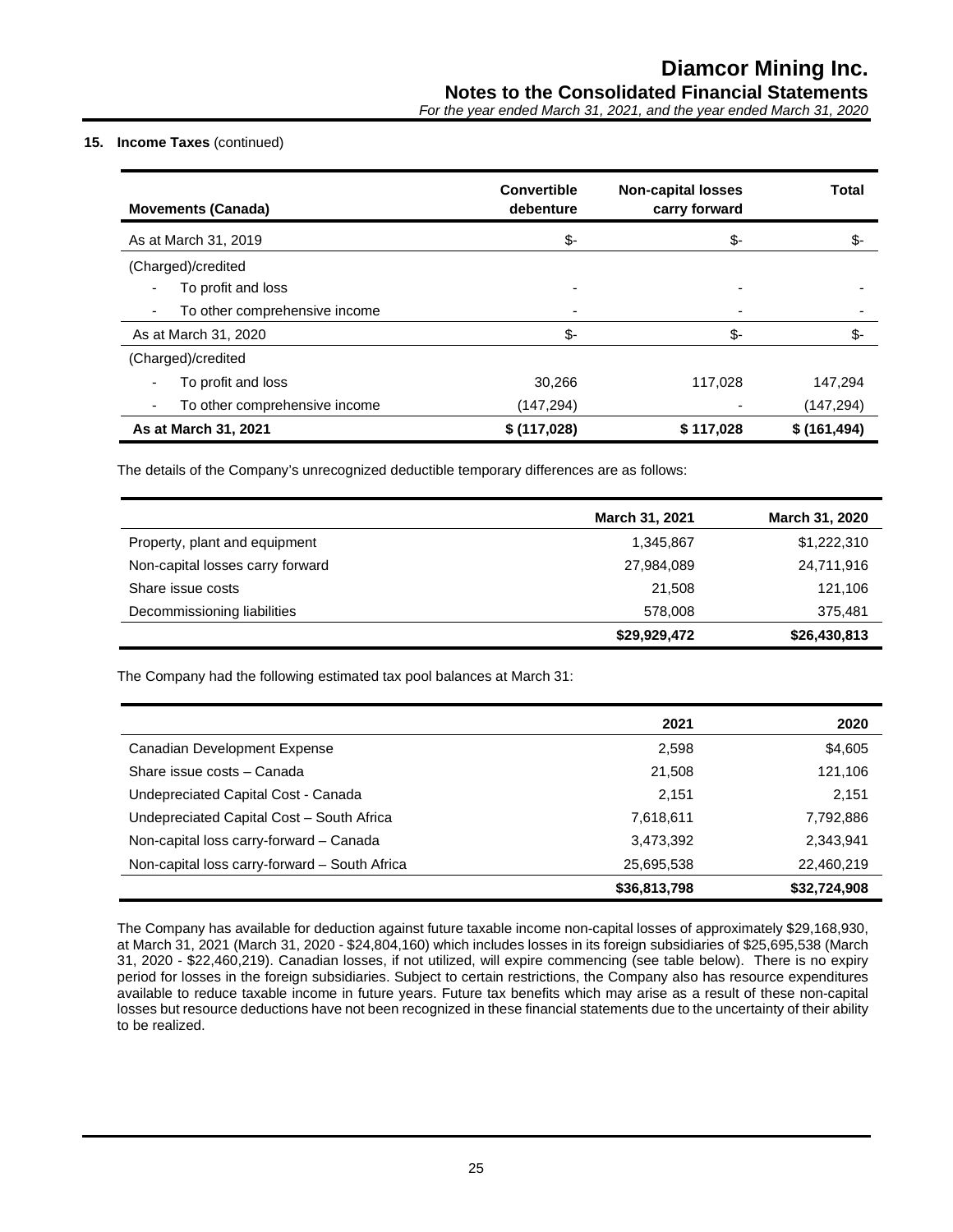#### **15. Income Taxes** (continued)

In assessing the ability of deferred tax assets to be realized, management considers whether it is probable that some portion or all of the deferred tax assets will not be realized. The ultimate realization of deferred tax assets is dependent upon the generation of future taxable income during the periods in which those temporary differences become deductible. Management considers the scheduled reversal of deferred tax liabilities, projected future taxable income, and tax planning strategies in making this assessment.

Tax loss expiry schedule for Canadian non-capital loss carry-forward is as follows:

| 2033 | 413,623     |
|------|-------------|
| 2038 | 109.291     |
| 2040 | 1.821.027   |
| 2041 | 1,129,451   |
|      | \$3,473,392 |
|      |             |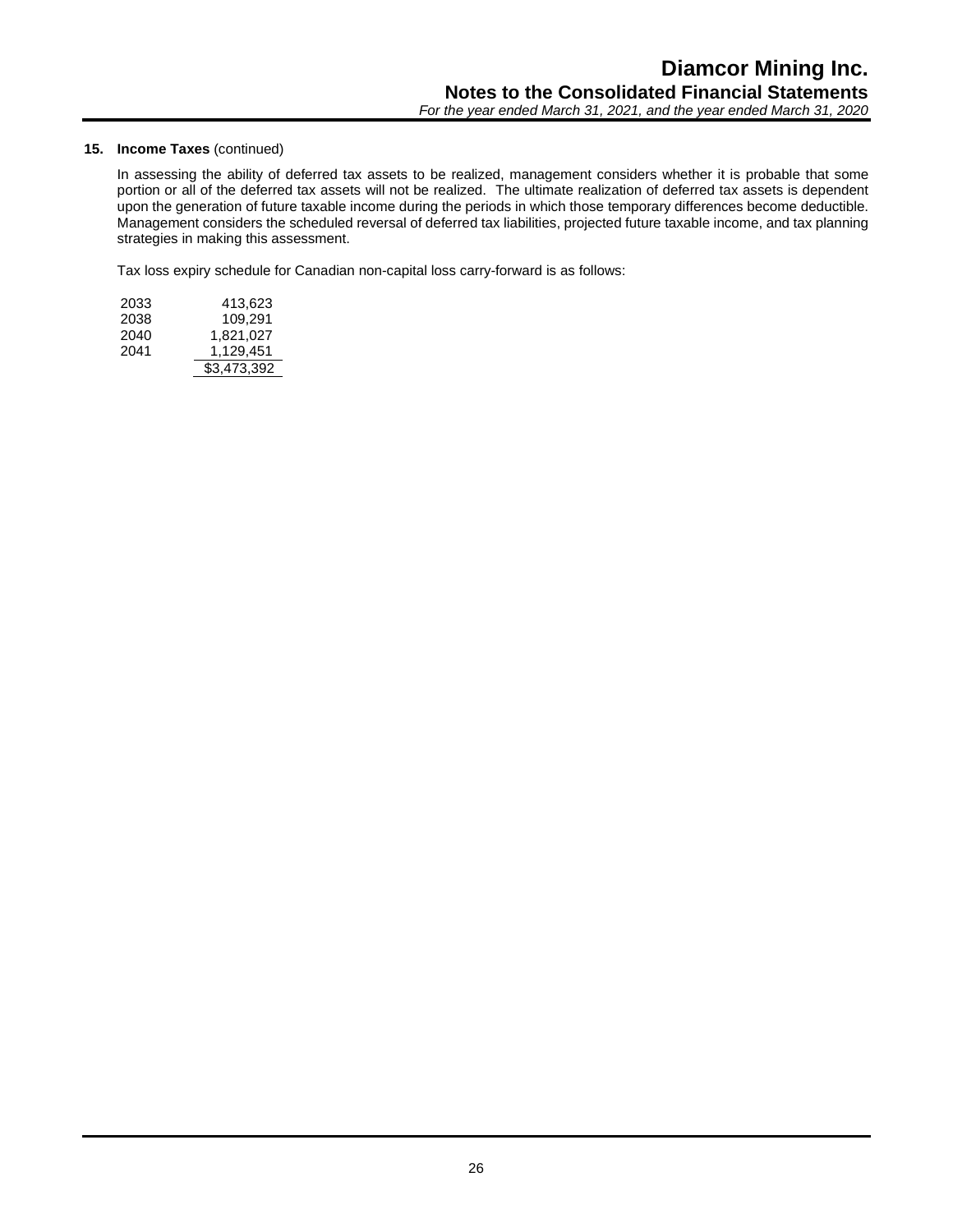# **16. Non-Controlling Interests (NCI)**

Set out below is summarized financial information for the Company's subsidiary that has non-controlling interests that are material to the Company. The amounts disclosed for the subsidiary are before inter-company eliminations:

# **DMI Minerals South Africa (Pty) Ltd.**

|                                                     | March 31, 2021 |                            | March 31,2020 |                              |  |
|-----------------------------------------------------|----------------|----------------------------|---------------|------------------------------|--|
| <b>Summarized Statement of Financial Position</b>   |                |                            |               |                              |  |
| <b>Current assets</b>                               | \$             | 1,073,093                  | \$            | 443,083                      |  |
| <b>Current liabilities</b>                          |                |                            |               |                              |  |
| <b>Current net assets</b>                           |                | 30,215,743<br>(29,142,650) |               | 26,909,788<br>(26, 466, 705) |  |
|                                                     |                |                            |               |                              |  |
| Non-current assets                                  |                | 4,741,248                  |               | 4,463,170                    |  |
| Non-current liabilities                             |                | 2,498,451                  |               | 1,995,751                    |  |
| Non-current net assets                              |                | 2,242,797                  |               | 2,467,419                    |  |
| <b>Net liabilities</b>                              |                | (26,899,853)               |               | (23,999,286)                 |  |
|                                                     |                |                            |               |                              |  |
| Summarized Statement of Comprehensive Income (Loss) |                |                            |               |                              |  |
|                                                     |                |                            |               |                              |  |
| Sales                                               |                | 1,512,265                  |               | 3,693,784                    |  |
| (Loss) for the period                               |                | (1, 149, 788)              |               | (379, 967)                   |  |
| Total comprehensive (loss)                          |                | (1, 149, 788)              |               | (379, 967)                   |  |
| (Loss) allocated to NCI                             |                | (344,936)                  |               | (113,990)                    |  |
| <b>Summarized Statement of Cash-Flows</b>           |                |                            |               |                              |  |
|                                                     |                |                            |               |                              |  |
| Cash-flows from                                     |                |                            |               |                              |  |
| operating activities                                |                | (849, 466)                 |               | 32,446                       |  |
| Cash-flows from                                     |                |                            |               |                              |  |
| investing activities                                |                | (374)                      |               | (15, 136)                    |  |
| Cash-flows from                                     |                |                            |               |                              |  |
| financing activities                                |                | 966,509                    |               | (103, 340)                   |  |
| Net increase in cash and cash equivalents           | \$             | 116,669                    | \$            | (86,030)                     |  |